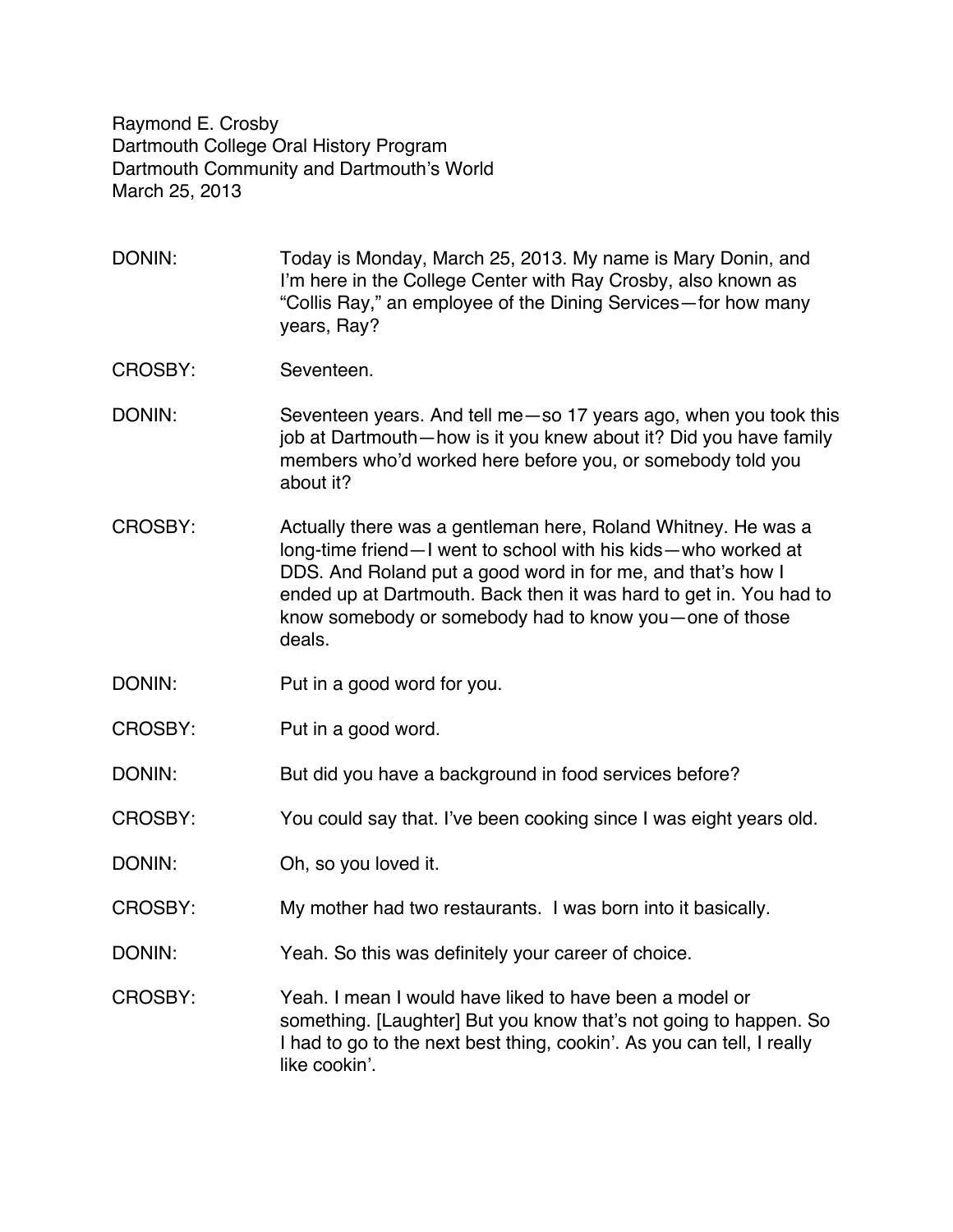DONIN: Uh-huh. You're good at it.

- CROSBY: It's good. I'm not fancy. I'm not a big certified chef. I consider myself a good old-fashioned country cook.
- DONIN: Yes. And that involves lots of barbecue…all the kind of stuff that kids like to eat, right?
- CROSBY: Right. Lots of home-cooked meals.
- DONIN: Yes.
- CROSBY: I call it middle-class meals. I can do fancy stuff if you want me to, but I'm more barbecues, pig roasts, burgers, dogs, potatoes, all the non—how do we say—non-healthy stuff. [Laughter]
- DONIN: Comfort food.
- CROSBY: Comfort food, yes.
- DONIN: Isn't that what it is?
- CROSBY: That's what it is, comfort food.
- DONIN: Yeah.
- CROSBY: Yeah.
- DONIN: And did you know…when you came to work here, did you know anybody that was already working here who had sort of told you something about what the job was going to be like and what the culture's like at Dartmouth and all that?
- CROSBY: To be honest with you, no.
- DONIN: Wow!
- CROSBY: When I first came here, I got the job, and they told me to show up at Thayer Hall—now it's 53 [Class of 1953 Commons]. They told me to show up at six o'clock, I think it was. I got here 20 minutes early. And I don't know if you knew, but Thayer Hall was big. It's huge downstairs. And I walked around, and I was five minutes late on my first time here 'cause I was lost. [Laughter] Didn't know anybody. The time clock was upstairs. I didn't know. Nobody said anything.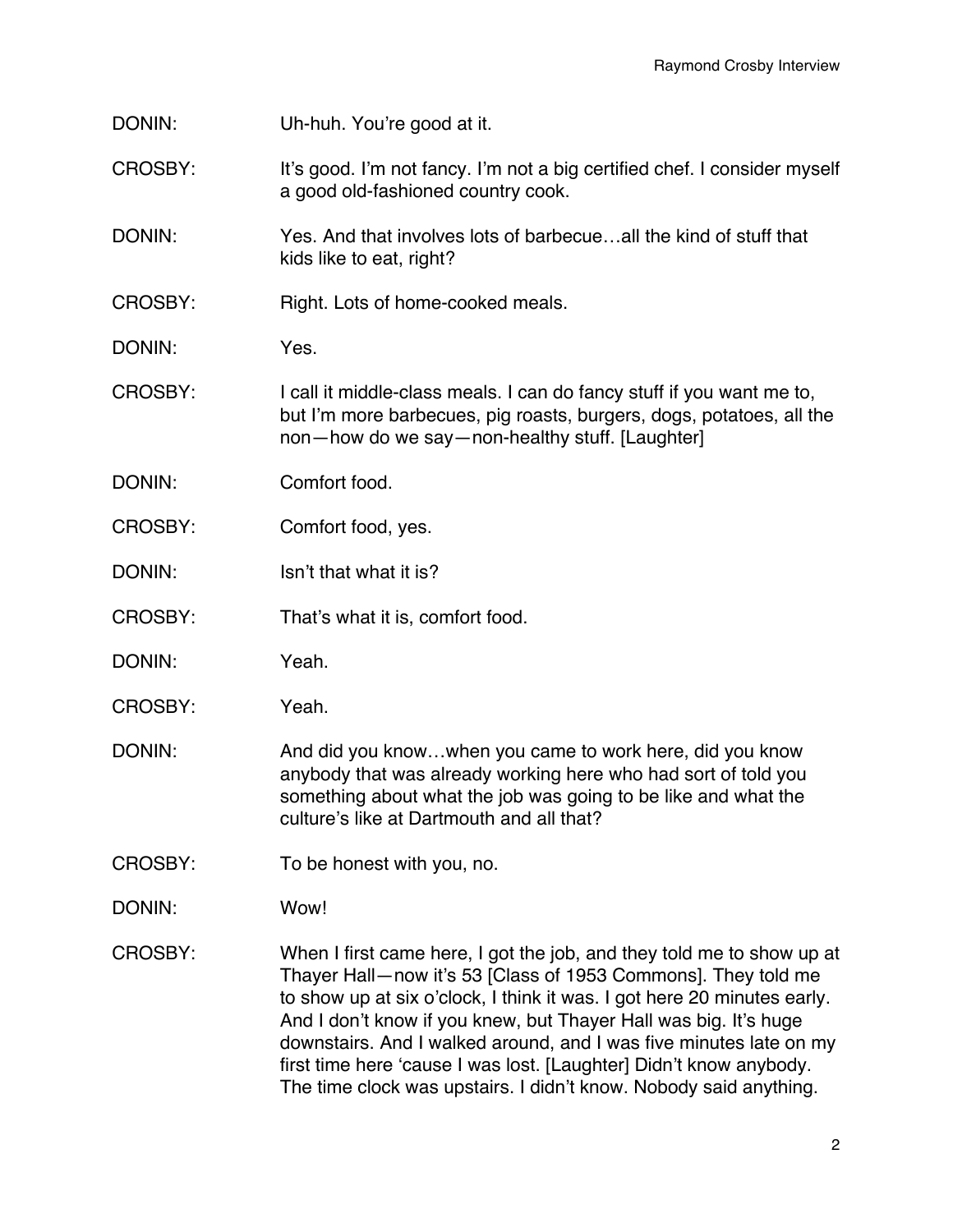## DONIN: Yes.

- CROSBY: But back then they throw you to the wolves. If you make it, you survived.
- DONIN: Yeah. And clearly you've survived.
- CROSBY: I faked it. [Laughs.]
- DONIN: So do you think that the students here have changed over the years since you've been here?
- CROSBY: The 17 years, the students that I'm acquainted with, seems like it's a time capsule. You know the students are very nice, very down to earth. Sure, you get a knucklehead once in a while; we all do. But it seems like everybody's nice and pleasant. It's upbringing. You can definitely tell, from where I'm from, the attitudes are different. You know I'm not sayin' money up in this area, 'cause down where I'm from, you know, minimum wage is seven, eight, nine dollars. Back then it was like four or five dollars.
- DONIN: Yeah.
- CROSBY: And I thought I'd died and went to heaven when I came here because I was getting almost ten dollars an hour.
- DONIN: Wow!
- CROSBY: Of course, I traveled 40 miles each way.
- DONIN: Where do you live?
- CROSBY: I live in Charlestown, New Hampshire.
- DONIN: Ooh.
- CROSBY: So from there to here, you know, making almost three dollars more an hour is like, Wow! Whoo hoo! I'm ready! So I was gonna to make it work one way or the other. But then after I got to know the students and could relate to 'em, you know, here, Collis, I feel like…I don't want to say a grandfather, but I feel like a dad, their other dad or mum that, you know. Our other employees that I work with—we all have fun. But we all look out for them, too, you know.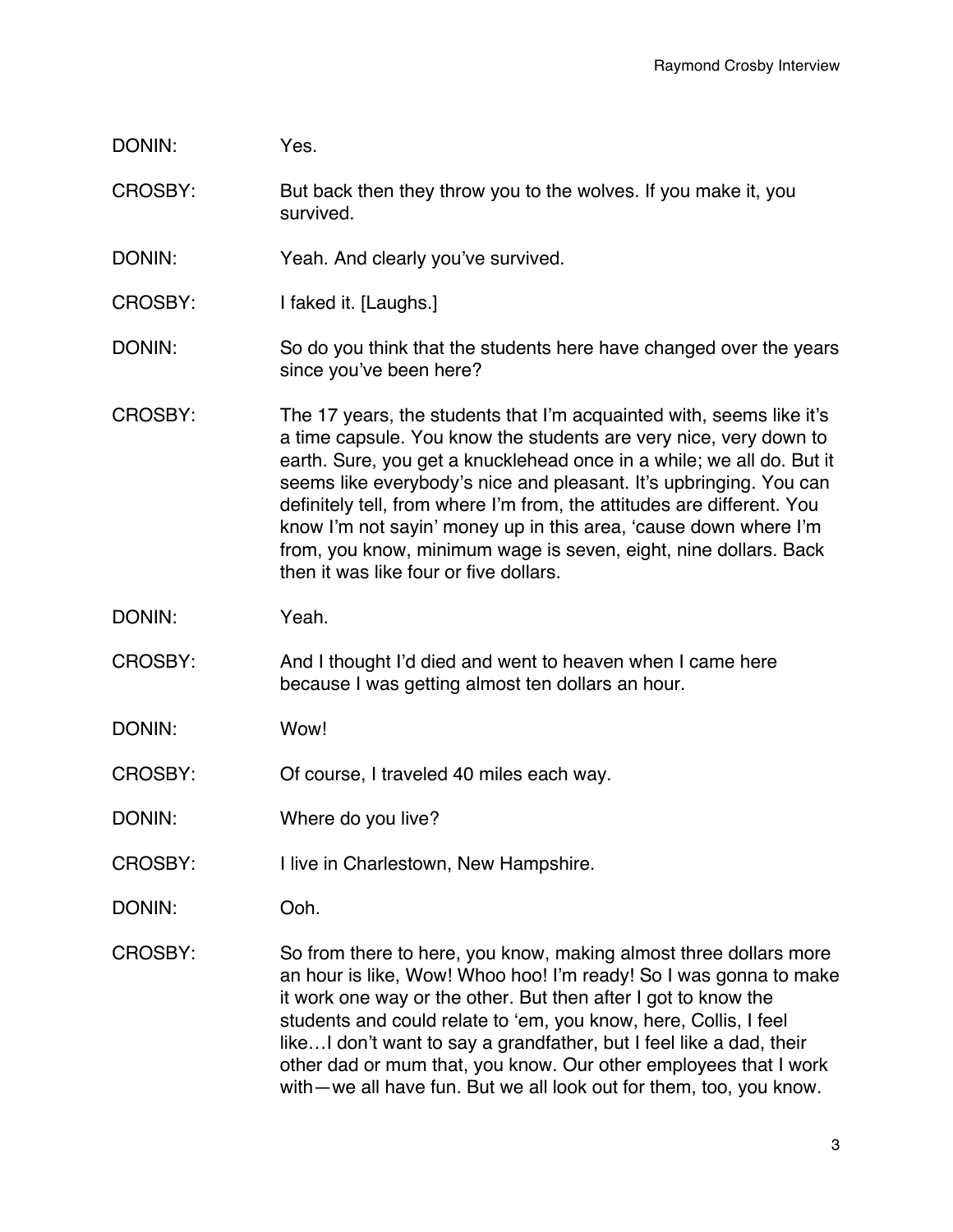The only thing different that I notice the last few years than when I first started is more gluten-free.

- DONIN: Oh, yeah.
- CROSBY: More allergies.
- DONIN: Yep.
- CROSBY: Back then people were sick, but they didn't know… the education, I guess. That's what I'm assuming. But as far as the kids go, good attitudes, good outlook on life. And I think that's why Dartmouth is probably successful the way they are. And then if you look back in the past, how many people that was a Dartmouth grad, who's wow!
- DONIN: Famous.
- CROSBY: Famous.
- DONIN: Yeah, yeah.
- CROSBY: So it's a good start for these kids. I just hope they take advantage of it.
- DONIN: And speaking of good starts, since you're on the morning shift, you're the first face they see in the morning.
- CROSBY: Oh, lucky them, huh! Yeah, first one in. We have a lot of fun. Even if you have a bad day, if you need a little pick-me-up, come to Collis.
- DONIN: Yep.
- CROSBY: We'll do our best to hang out with you and have fun. We pick on you. I consider Collis Café the diner on campus.
- DONIN: Yeah.
- CROSBY: For a lot of these kids, never even been in a good diner.
- DONIN: They don't know what a diner is.
- CROSBY: They don't know what a diner is.
- DONIN: Uh-huh.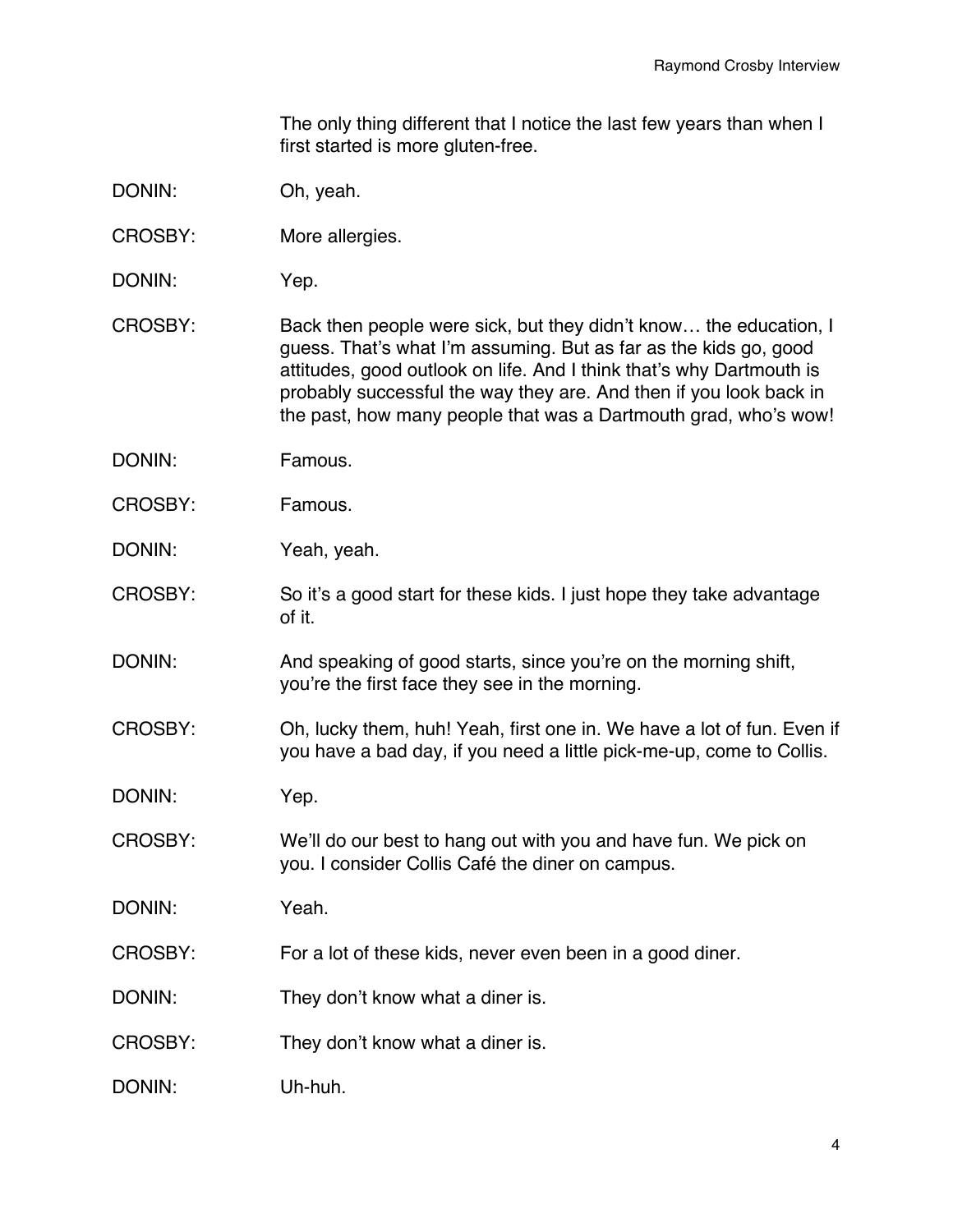- CROSBY: But, you know, I try to joke with them and have fun, and they give it right back. And it's a good time…especially when there's a lot of Yankee fans, and I'm a Red Sox fan. [Laughter] So we have a lot of fun. [Laughs]
- DONIN: So what do you say to the kids who feel like they're sort of intimidated by coming into this big social scene here where everybody seems to know somebody except them. And they don't have anybody to sit with at the table. Or none of their friends are here. And they're all feeling shy and insecure. How do you help them with that?
- CROSBY: Oh, trust me. We put our arm around 'em and say, "Come with me." And if I have to introduce them, I'll introduce them to people. I find out where they're from. I'm more curious where they come from, what their culture is…. I try to find out their secret recipes.
- DONIN: Oh, yeah!
- CROSBY: Oh, yeah. Like Devin [Routh]. There was a gentleman named Devin. He was from North Carolina.
- DONIN: Oh!
- CROSBY: And, oh, God!
- DONIN: Southern cooking.
- CROSBY: Oh, boy! And I learned a lot from him. And then he was more curious about New Hampshire. And, oh, I had a lot of fun with him. His famous word was "shootin' fire." "Shootin' fire, I'm-." Yeah, it was good. They were having a lot of fun. [Chuckles.]
- DONIN: Did that relate to food?
- CROSBY: I hope not. [Laughter] But that's what he said all the time. I think it's like yahoo! or somethin'. That's their way. But what I liked about him is he'll find another person from North Carolina, and he says, "Oh, what kind of barbecue sauce do you like?"

DONIN: There you go.

CROSBY: He knew exactly where they came from, from the barbecue—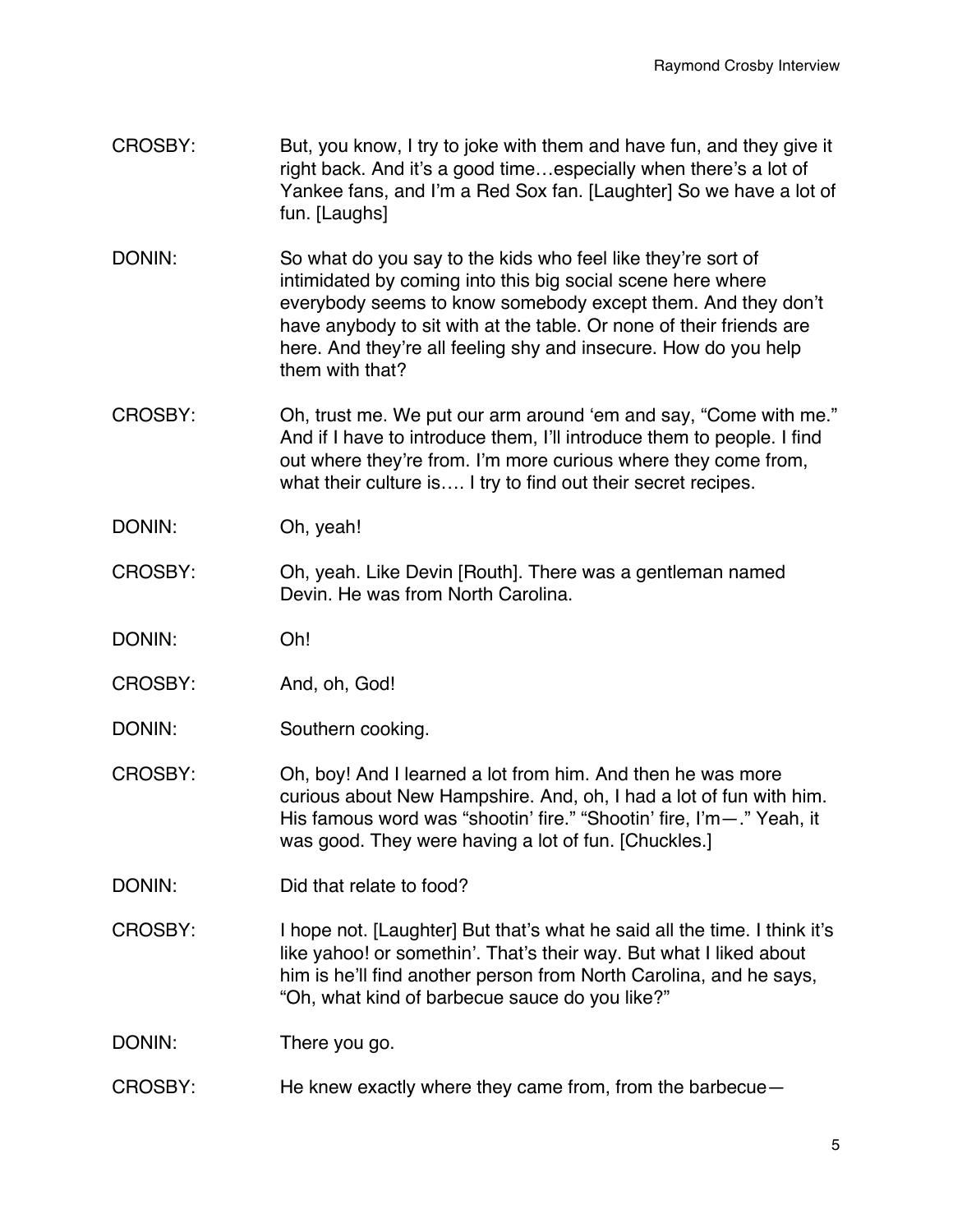DONIN: Oh, isn't that interesting.

CROSBY: More vinegar, less vinegar. Some like it sweet, you know, hot, spicy. I was like wow! And he was right on, right there. Yep.

DONIN: So when you pick up these sort of hometown hints from these kids, are you able to incorporate that into some of the menus?

- CROSBY: We do.
- DONIN: Wow!
- CROSBY: That's what makes us stand out, I think, a little bit. We get some kids come in that will buy a brownie, and just absolutely love the brownie. And out of the blue Mike [Ricker] he goes and names the brownie after 'em.
- DONIN: Oh!
- CROSBY: Well, when that kid comes in and sees his name on the brownie, oh, my God! You know…it's a little piece of Collis that he'll never forget.
- DONIN: Yep.
- CROSBY: What we try to do is these kids are here, and they've got enough on their plates. But if they can take away Dartmouth with a little bit of fun and a little bit of a piece of Collis or a piece of Dartmouth with them. I've seen 'lums come back, and we'll take the Collis cards, and I'll just say, "Welcome home! Collis Café," and we all sign it and hand it to them. And some of the girls, the older women, "Oh, my— This is why we came to Collis. This is why." And they've got their families. They just happened to be driving by in Massachusetts. Make a special trip. It's really cool. It's nice to see that.
- DONIN: So do each of the different dining halls around campus have a different kind of personality? Like Collis, you call it "the diner."
- CROSBY: Yeah. Well, I believe our goal, our whole goal, is to serve the kids as best we can. That question can be touchy in certain places if people are having bad days and all this. To me, if you have personal problems at home or anything, as soon as you punch in you leave it at home. You come in, and you have a job to do. And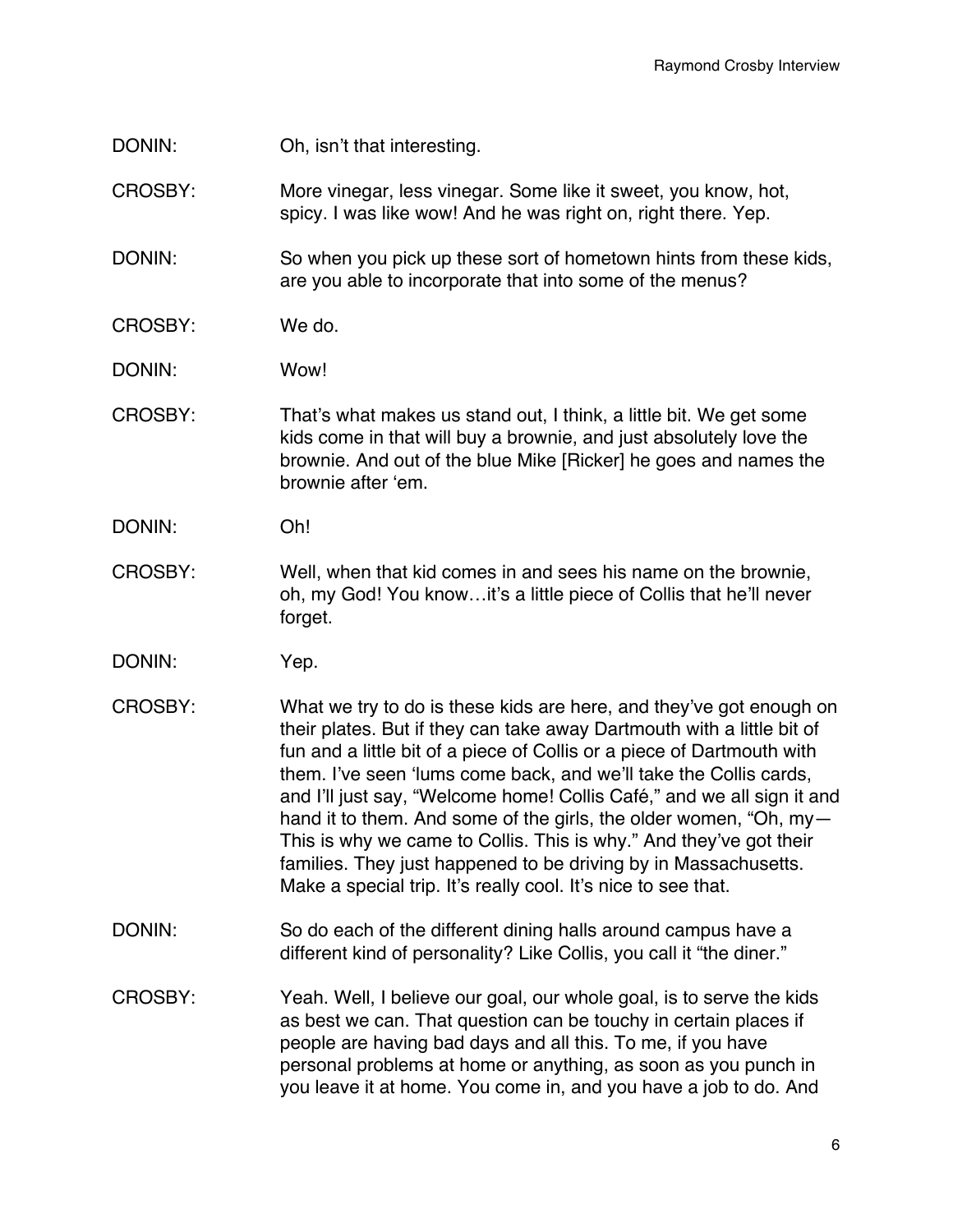these kids, like I said, got enough on their plates. So the dining halls, like 53, beautiful, big; it's a beautiful place. It depends. You know some people have good days, some people have bad. Or you can see the different stations. But you can see, a lot of people come into Collis….

- DONIN: It's not as warm and cozy welcoming there as it is here.
- CROSBY: Well, you know, it depends. There's reasons, I guess. I'm not sure if they have stricter rules over there. As long as our jobs gets done, stations are clean, serve safe food, you know, food's safe, it's a laid back atmosphere. If we want to hoot and holler and raise heck with them, that's what makes us stand out.
- DONIN: And that's what they like.
- CROSBY: And that's what they need. These kids, they need that. I learn a little bit about their parents or something. Now, don't make me call your mother if you're not eating your veggies 'cause I'll get on the horn right now. Or you know that kinda idear.
- DONIN: [Chuckles.] It's good.
- CROSBY: Oh, yeah. We make them stand up and pay attention. [Laughs]
- DONIN: Yeah, yes=ah. So what are their other dining choices? It's Thayer and Collis and then over at the Hop.
- CROSBY: Uh-huh, the Hop. The Hop is nice.
- DONIN: Now, are they warm and friendly place like here?
- CROSBY: Yeah, they can be.
- DONIN: Uh-huh.
- CROSBY: I mean everybody's warm and friendly wherever you go. But we're the only one that's, I don't wanna say—stand out, but we're nonunion. The other places are union. So I don't know if they're stricter.
- DONIN: Oh, that's interesting!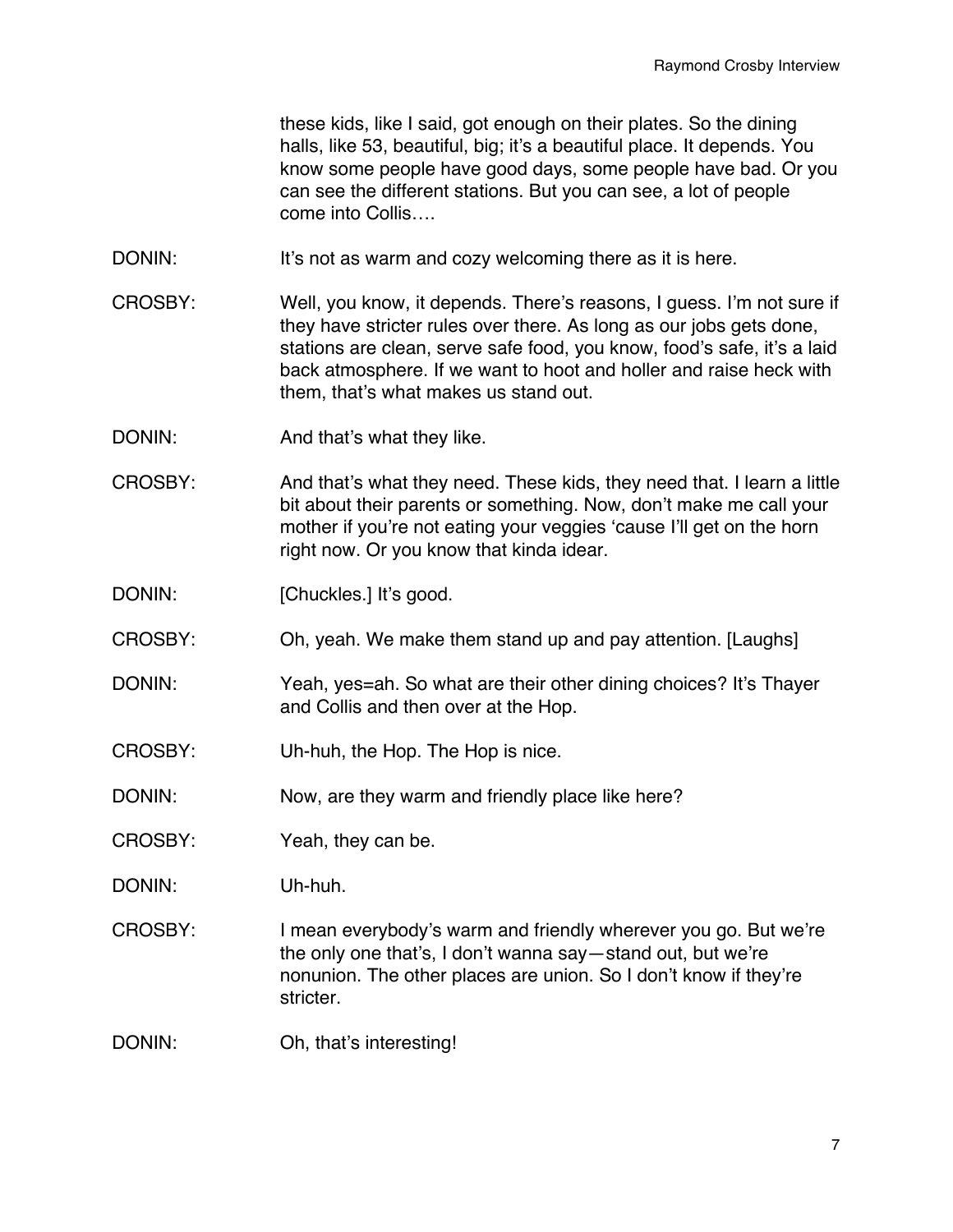- CROSBY: Yeah. We're the only nonunion place left, as far as I know, on Dartmouth.
- DONIN: Why is that?
- CROSBY: If—what's the old saying? If it's not broke, why fix it? You know.
- DONIN: Oh, yeah. So it's always been nonunion, Collis?
- CROSBY: It's always been nonunion. When I started…I was in the union.
- DONIN: So you can't like move around and go over and substitute in Thayer.
- CROSBY: No. I've asked many a time to help 'cause they were short. I remember years ago they used to close down a station because they didn't have enough cooks. And I'd go to Dave [Newlove], I'd say, "Mr. Newlove, would you like me to help—I'd love to go in there and help you out." And he said due to the politics they just couldn't.
- DONIN: Oh, interesting.
- CROSBY: Yeah. Yeah.
- DONIN: Oh.
- CROSBY: Nothin' against the union. I think the union's a very nice thing. Certain places needed it. I worked…years and years ago at the Hop, they weren't union. And it was tension; it was a lot of…attitudes were different. You can catch stuff in the air, you know what I mean?

DONIN: Wow!

- CROSBY: Yes, first time in a long time that I…I got along great. But if certain persons did like you or management at the time didn't like you or that kind of thing. And then after she left, I found out why. I wish I woulda known. If I coulda helped, I woulda. She had problems at home. But, yeah, it was tension.
- DONIN: Oh, that's interesting.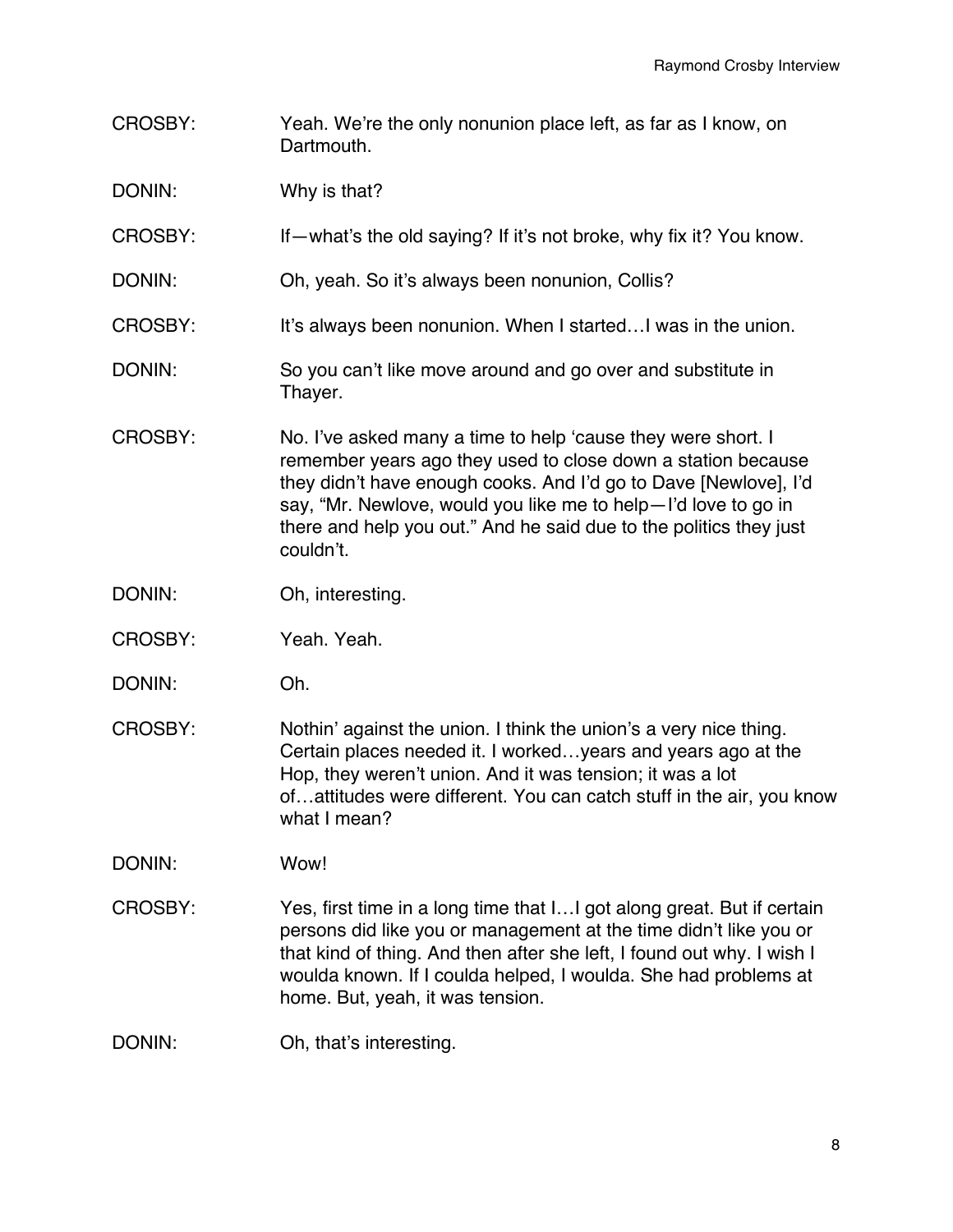- CROSBY: And then when they went union, for them I was glad it happened, in a way. Now, I don't know if it's any better because I left there and came to Collis.
- DONIN: Yep.
- CROSBY: And I thank my lucky stars I did.
- DONIN: Uh-huh.
- CROSBY: You know.
- DONIN: Oh, so the DDS workers are not all one big happy family.
- CROSBY: Oh, we're all one big happy family. But just some are union and some aren't. [Laughs]
- DONIN: Right, right, right. And you're not...I figured you guys and women could all float back and forth.
- CROSBY: No, no.
- DONIN: So you really are your own little family right here.
- CROSBY: Yeah. That's it. And if people come in and they're upset, we all work damn hard, What's your problem? Let's get your smiley face on and get out, and let's do it. You know?
- DONIN: Yeah.
- CROSBY: Let's have a good time.
- DONIN: Yeah. Now how about…how do you manage to break down the really, you know, the really sort of macho-kind-of frat-boy guy who thinks he's gonna be a tough guy, but you know he's just….
- CROSBY: Those are fun. [Laughter] 'Course they always come in with their buddies because they're trying to impress their buddies.

DONIN: Yeah.

CROSBY: So we kind of…. I don't want to say make them stand them out. But in a way I do.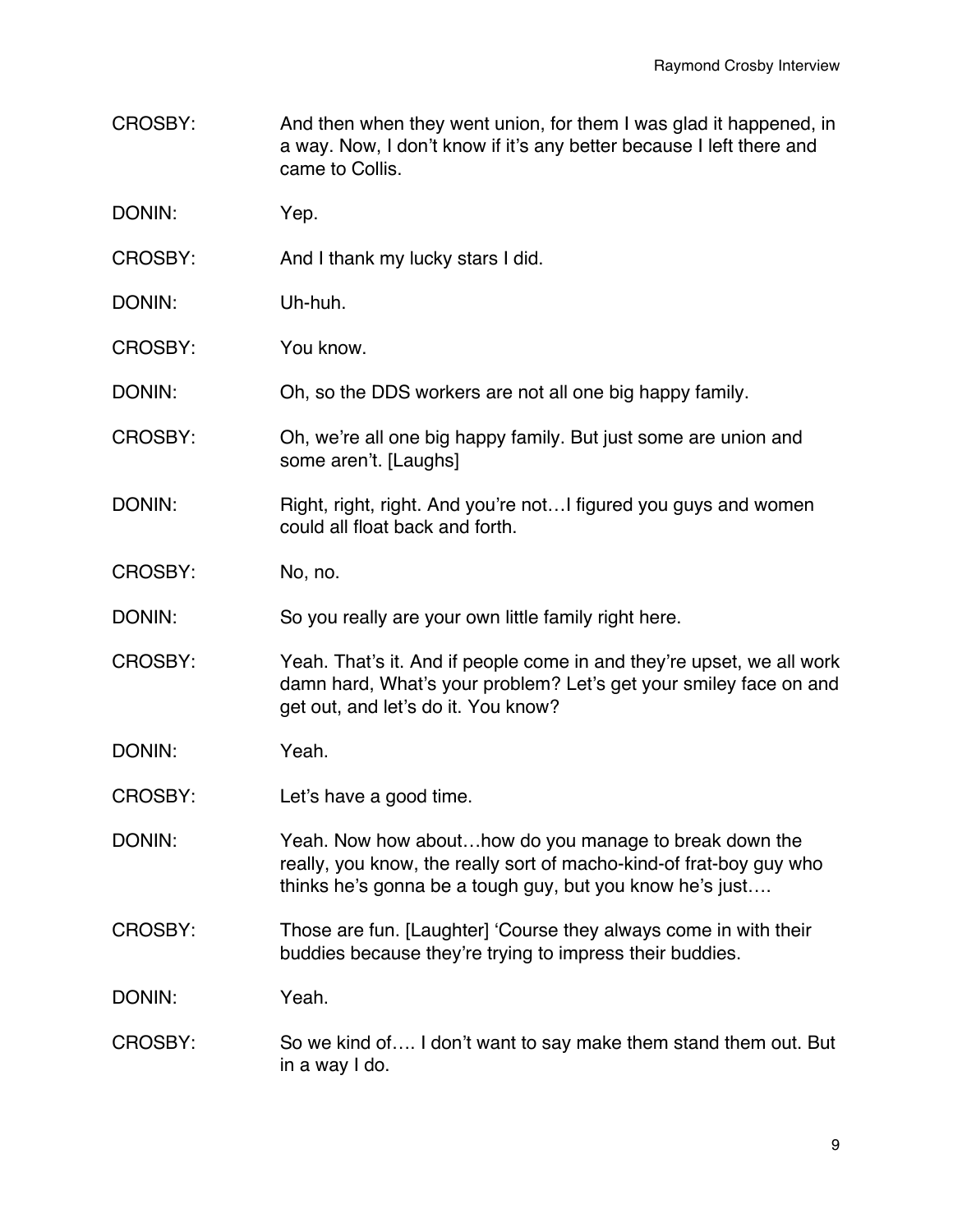- DONIN: Yeah.
- CROSBY: For instance, I had one young man that he had these three girls around him; he was God's gift to women type of thing. He come in, and he started bragging how hot sauce…. "This isn't hot enough" and this and that and everything else. And I'm like, "Okay. How about tryin' this hot sauce?" "Oh, that's not hot enough." And finally this little old lady—bless her heart; she had to have been in her late sixties, early seventies?
- DONIN: Yeah.
- CROSBY: She'd come in off the street. It was in the summertime. She says, "Is the hot sauce hot?" And he says, "It's really hot, ma'am." You know trying to be macho to her. So I said, "Ma'am, would you like to try some?" And I put some on a plate. She went up and took her two fingers, slapped it on the plate, and she put it in her mouth. "Heck!" she says. "That's not hot." She says, "I'm from Texas. That's nothin'." [Laughter.] Well, that guy there was just shot down like crazy. Oh, it was awesome. Put him right in his place. And I just said, "Yup. Thank you, up above," you know. That's how we do it around here. [Laughter.]
- DONIN: So you see all sorts of types here.
- CROSBY: Yes. Green Key weekend I see a lot of parents…oh, yes.
- DONIN: Oh!
- CROSBY: Yes, yes. I really—I see a lot. If I could write a book, it would definitely be a novel. It would be funny as heck. Serious, but a lot of fun. I really don't feel the age that I am because you work with younger kids.

DONIN: Yes.

- CROSBY: Am I right?
- DONIN: Right.
- CROSBY: And I think that's what makes Dartmouth, the community, the way it is. Because we kind of relate to the kids. And as soon as those kids leave, you've got some more right behind them that take their place.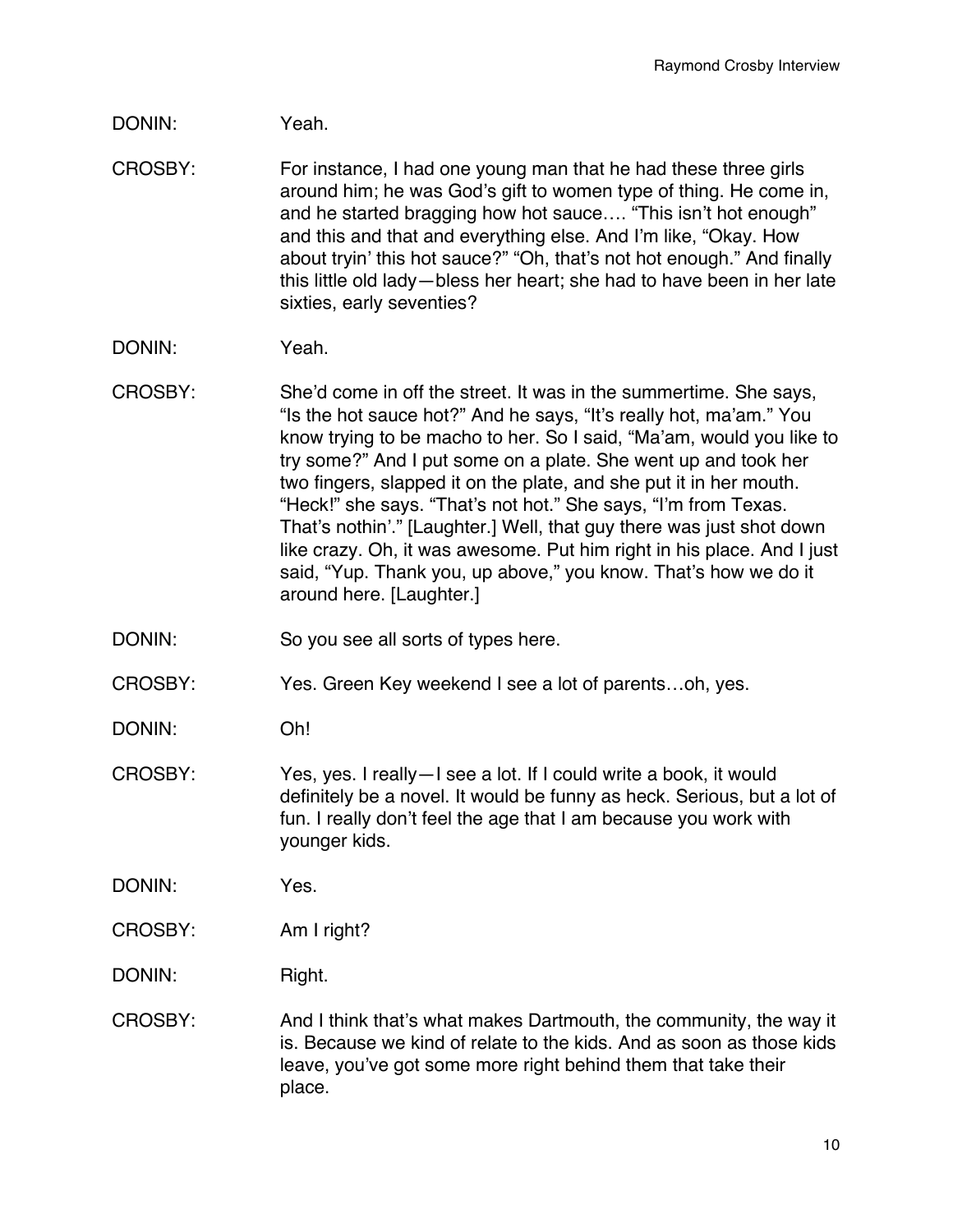## DONIN: Right.

- CROSBY: But when they come back, that's when you feel old, you know. When they have the family and kids and all this, you know, that's when you feel old.
- DONIN: Right.

CROSBY: I welcome them all back every time with open arms.

- DONIN: Yeah. And I'm sure this is the first place they stop when they're back on campus.
- CROSBY: Well, we'd better darn well be the first place 'cause we're the closest point to the intersection, you know. [Chuckles.]
- DONIN: [Laughter.] It's true. It's true.
- CROSBY: We've got a good crew.
- DONIN: Yeah.
- CROSBY: Everybody helps each other. Everybody helps with dirty dishes here; I'm walking by, I grab some or somebody else does the same, you know. It's a well-oiled machine. And that's why I don't think we have a union.
- DONIN: Do you have trouble getting them sort of trained up about how they're supposed to behave in here, like clear your plates and all that kind of stuff?
- CROSBY: No, no. Usually the students take good charge of that.
- DONIN: Do they?
- CROSBY: Oh, yeah. You know you look at the students in here, they say, "Hey, we're not raised in a barn, pick that stuff up," you know. "Come on. Everybody else is doin' it. What makes you special?" So we…I don't want to say rub off on the kids, but we do, I think.

DONIN: Yep.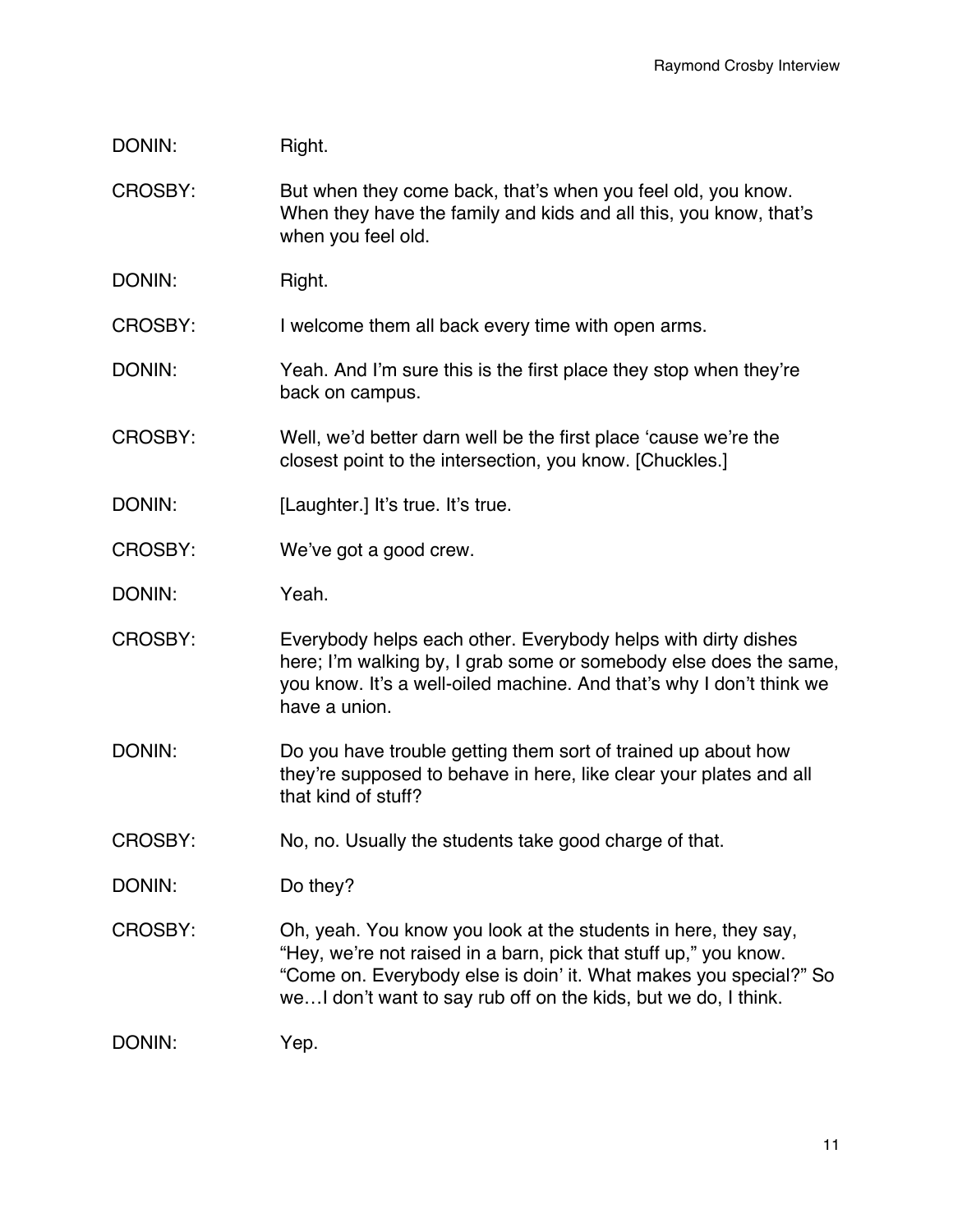- CROSBY: And they rub off on us, too, you know. We try to help them out. We try to help 'em as best we can and they try to help us here and there. I don't know what else to say. But we appreciate 'em very much. And I think that's what shows…you know, it isn't like, "Oh, what do you want?" Or, "Next, please." It's "Okay, oh, hey, come on. What do you want?"
- DONIN: Yep.

CROSBY: You know it's all attitude. It's all about the attitude.

- DONIN: It sure is.
- CROSBY: And the one thing I tell the kids, especially when I teach the ice fishin' and fishin', money isn't everything. If that's the case—it costs me almost ninety dollars a week to come to work. Money isn't everything. If you can find a job that you're comfortable and you enjoy—and like I think I died and went to heaven when I came here, you know. I enjoy the kids, I enjoy my workers. I enjoy the whole outlook on the Dartmouth community. If they can find that, they've struck gold, you know. It isn't all about money. It's nice to have. But with that money comes a lot of headaches, a lot of, how would you say?—BS stuff. [Laughs.]
- DONIN: It is fair to say that you could be described as like an additional parent to these kids?
- CROSBY: Absolutely. Not just me, all the Collis staff—we have been introduced to parents, I feel, more than anybody on campus, especially graduation. I've met more people from all over the world, shook their hands. If I had not a dollar but a nickel for everybody I've said "Hi" to and met their parents and their parents coming and thanking us for taking care of their kids—"We didn't know who you were, but now we've put a face with Collis. Thank you so much. We appreciate it." Oh, yeah. We're their other parents. I don't know if you remember. We had a couple of triplets the first triplets.
- DONIN: Oh, yes!
- CROSBY: You remember?
- DONIN: Yeah.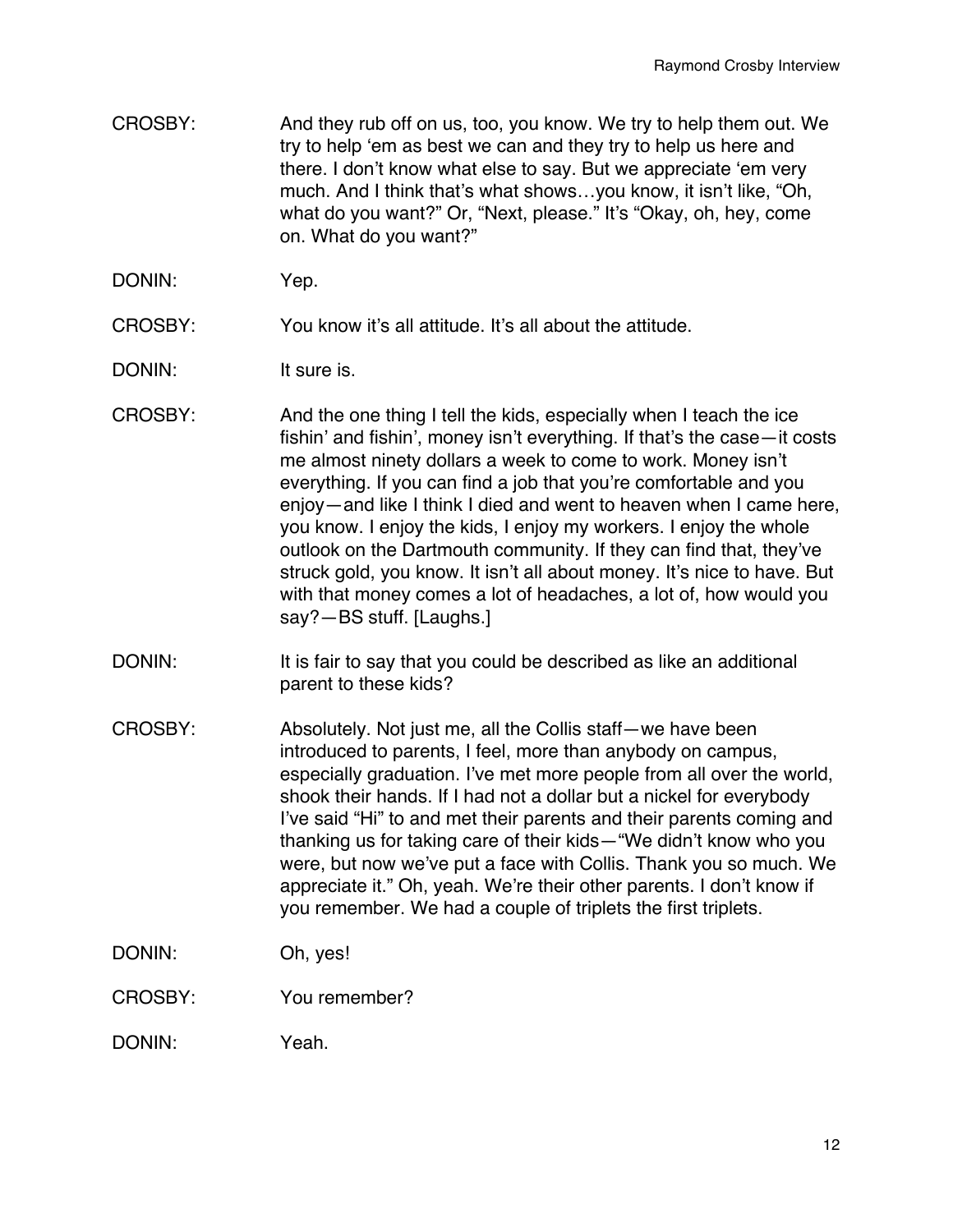| CROSBY: | And I found out that their mother was recently divorced, and she      |
|---------|-----------------------------------------------------------------------|
|         | was single. And she had a hard time. And the girls were tellin' me,   |
|         | she would call every two or three hours, and she lived in California, |
|         | I believe. And after she came out and introduced her to us, the       |
|         | daughters, all three of them, thanked us for making her at ease, you  |
|         | know. And as the years – or the months – went on, she wouldn't call   |
|         | every hour. She would call once a week maybe or that kind of thing.   |
|         | And I brought in a little thing of maple syrup.                       |

- DONIN: Aw
- CROSBY: And I said, "I'm not trying to butter you up or anything. But," I said, "this is a little gift from all of us at Collis." I said, "I understand you like pancakes. Try some New Hampshire love."
- DONIN: Aww!
- CROSBY: So, you know, ever since then, when they were talkin' to their mom, I'd say, "Hey! Tell mum that Ray from New Hampshire says hi"—or "Collis Ray said 'Hi,'" Or, you know, that kind of thing. So, yeah, I want to say we were like their other parents.
- DONIN: Another parent.
- CROSBY: 'Nother parent. Thank God I don't have to pay—
- DONIN: The tuition. [Laughter]
- CROSBY: The tuition. Oh, goodness, yes!
- DONIN: So how would you…. If you needed to describe the Dartmouth community to somebody who wasn't associated with Dartmouth—
- CROSBY: Right.
- DONIN: You were just describing your job and the people you work with and the College you work at, how would you describe the Dartmouth community? Does it include like the parents and the alums and the workers and the students?
- CROSBY: I would say all of the above because it takes all of us to make Dartmouth the way it is.
- DONIN: Mmm.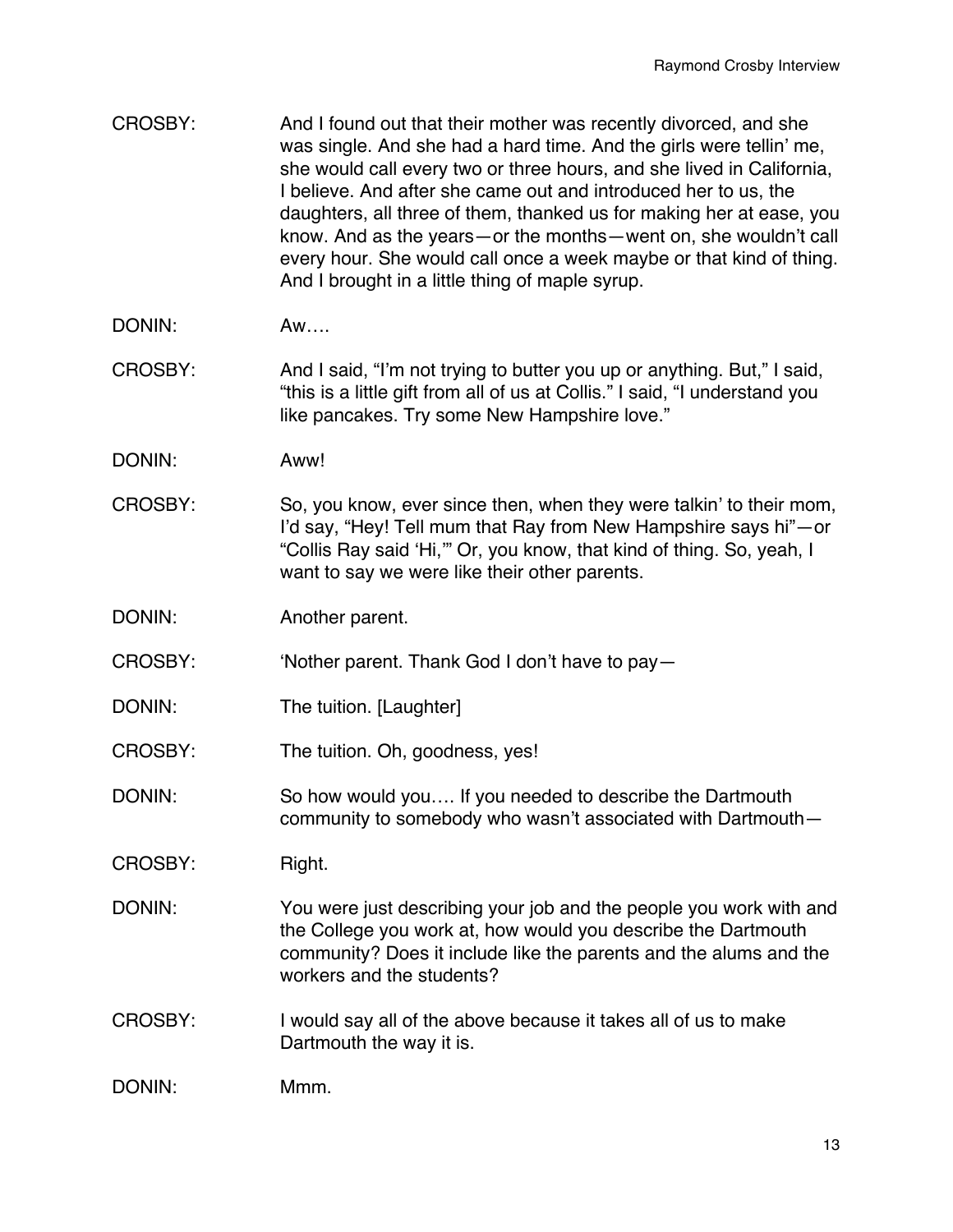- CROSBY: But not so much…I don't know about the parents' part. But the 'lums. If it wasn't for the 'lums, we wouldn't have the beautiful kitchen we have today; if it wasn't for Mr. and Mrs. Collis.
- DONIN: Right.
- CROSBY: And, you know, and other people, not just them, but other folks that came by. Especially when you see all the Class of '53 for over there that donate money. Yes. The 'lums are special, special people. But the community, the people? I see every now and then, you get one person that comes in that thinks we're a number.
- DONIN: Oh.
- CROSBY: But not your name, my name. You see those folks come in, and they don't last long, looking at history. The 17 years I've been here, for example, Mr. [James] Wright, President Wright—
- DONIN: Yep.
- CROSBY: Beautiful guy. Love the guy to pieces. Just because he's a Red Sox fan, you know. But, no, he treated you like a person, not a number.
- DONIN: Yep.
- CROSBY: And Mrs. Collis, she does the same thing. And, you know, Mrs. Wright. I used to have fun with him and her. Oh, God, yes. Every day he'd come into Collis.
- DONIN: Did he, when he was president?
- CROSBY: Yes, he would. And get soup, homemade soup, or a salad, you know.
- DONIN: Your soup is famous.
- CROSBY: Well…..
- DONIN: The Collis soup is famous.
- CROSBY: That's because everything's from homemade, from scratch. Nothing out of the bag, say. Yep, its homemade. And that's what makes us a little special.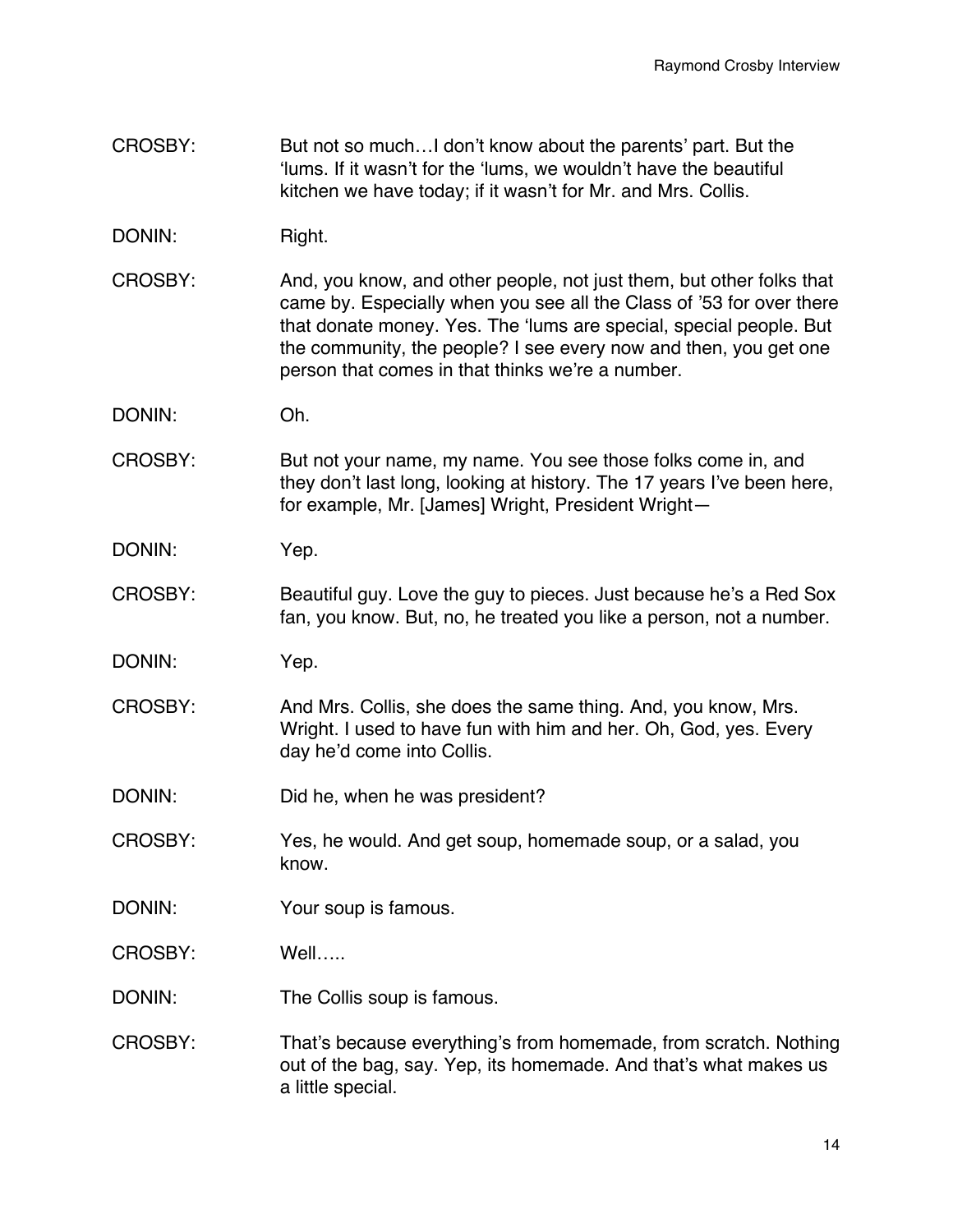| DONIN: | Yep. |
|--------|------|
|--------|------|

CROSBY: Dylan does a great job down there, the new cook.

DONIN: Mm-hmm.

CROSBY: Does great sauces, soups, and entrees.

DONIN: And it's a big draw to the community as well. I mean you have a lot of non-Dartmouth people who come in here for your food.

CROSBY: Oh, yeah. Yeah, we do. And it's because we open it to everybody.

DONIN: Yep.

CROSBY: And, you know, now they make access for like Parents' Weekend. That's when we see a lot of parents.

DONIN: Sure.

CROSBY: They all come in and, "Oh, hey. How are you doing? Pleased to meet you." And now they've got a face in Collis, you know. It's really nice. Everybody works well together. But as far as that question goes, I think we're a special breed, I want to say, up here in the Upper Valley.

DONIN: Yep, yep.

CROSBY: As I live on the outside lookin' in, I'm just proud to say that I do work at Dartmouth, 'cause I never went to college. This is my college.

DONIN: This is your college.

CROSBY: I'm the oldest freshman you're gonna meet. [Laughter] And keep on goin'. I haven't graduated yet, and I don't wan'o.

DONIN: Well, that's how you identify so well with the students.

CROSBY: Yep, pretty much. Down to earth.

DONIN: But do you ever have—do you have experiences here or did you maybe in the beginning, that you didn't feel that you were sort of…. You know the reason we're so interested in talking to the dining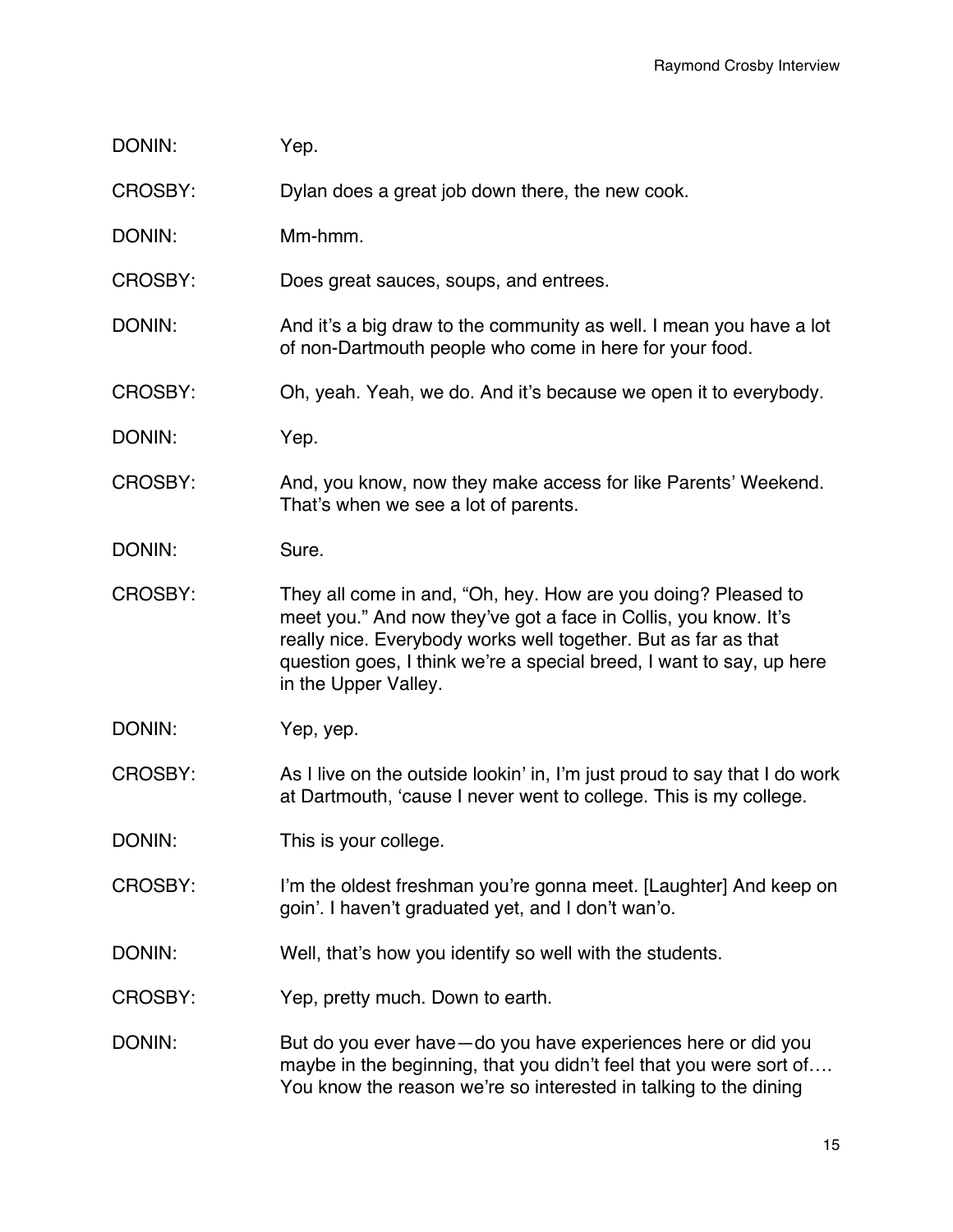service workers and the safety and security officers and the people who take care of the buildings, sometimes, you know, there's a sense that maybe the staff who do those jobs are not acknowledged as being part of the Dartmouth community. You know, do you ever have times when you feel like you're sort of an outsider looking in? You said that because you don't live here, but—

- CROSBY: In the beginning I did.
- DONIN: You did.
- CROSBY: Because I was kind of—you know never been to college and not knowin' what to expect.
- DONIN: Yep.
- CROSBY: Mr. Tucker [Rossiter] at the time, he took me inside and told me…he treated me like a person, you know. When he told me that six people got laid off the very first time ever, I guess, and I was number five on the list.
- DONIN: Oh!
- CROSBY: He put up a list on the wall. And I remember we had a whole line of people, and everybody left their station to go see the list. I stayed and worked.
- DONIN: Wow!
- CROSBY: And Mr. Tucker come up and said, "I'm sorry to say, Ray, you're on the list." And I said, "That's okay, sir. No problem." I said, "I'll have a job before I get home." I had to. I had two kids, married. Fifteen minutes later Mr. Tucker called me to his office and says I'm working at the Hop. So I was laid off for 15 minutes. But it was good. I had more respect—treating me like a human being, not a number, like being on the wall, you know.
- DONIN: Mm-hmm.
- CROSBY: And I just kept working; that's all there was to it. That's the only other time I ever really felt like an outsider. When I felt like that, treating me like a human being, I tell people "please" and "thank you" go a long way, especially in the Dartmouth community. Now, if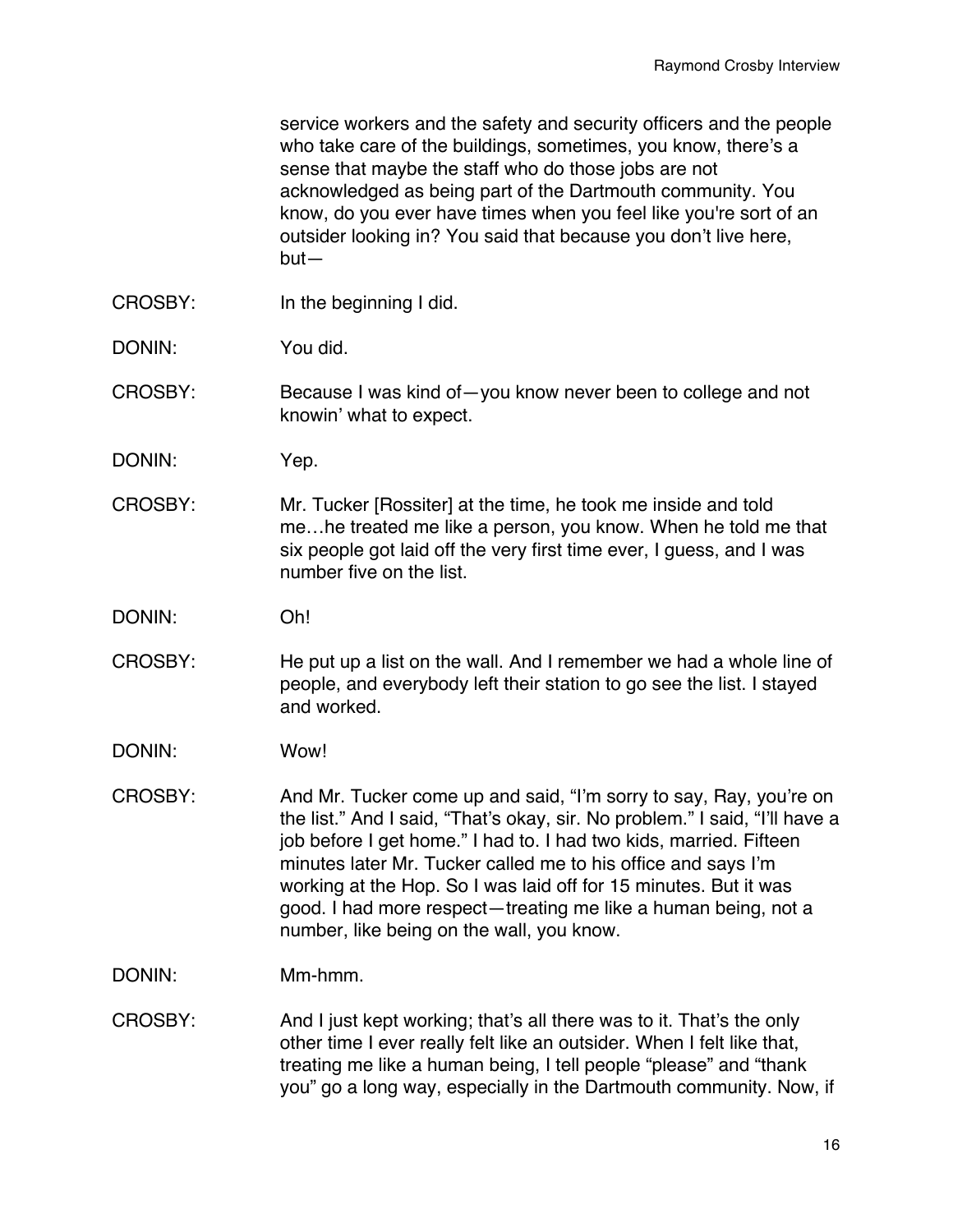|                | I go out and hold the door open or help someone, you know, I don't<br>mean like a Boy Scout, helping the lady across the street. But if she<br>needed it, we would be there, you know.                                                                                                                                      |
|----------------|-----------------------------------------------------------------------------------------------------------------------------------------------------------------------------------------------------------------------------------------------------------------------------------------------------------------------------|
|                | But I think that's what Collis does. I compliment the janitors. I know<br>they work hard. I tell the kids, "You know what? When you're at<br>your dorms, if you see the janitor or whoever's mopping the floor,<br>just thank 'em. A please and thank you. They would 'preciate it<br>much." They bust their you-know-what. |
| DONIN:         | Yep.                                                                                                                                                                                                                                                                                                                        |
| <b>CROSBY:</b> | From there all the way up the staff. But that's what makes us Collis,<br>I want to say. You know, we work hard, but we try to do our best to<br>treat people like human beings, not a number.                                                                                                                               |
| DONIN:         | Mmm. So it sounds like the Collis staff here is its own little<br>community.                                                                                                                                                                                                                                                |
| CROSBY:        | We are. We're a community inside the community.                                                                                                                                                                                                                                                                             |
| DONIN:         | Yeah.                                                                                                                                                                                                                                                                                                                       |
| CROSBY:        | Yeah.                                                                                                                                                                                                                                                                                                                       |
| DONIN:         | You support each other.                                                                                                                                                                                                                                                                                                     |
| CROSBY:        | Yeah. You got 'o.                                                                                                                                                                                                                                                                                                           |
| DONIN:         | All the time.                                                                                                                                                                                                                                                                                                               |
| CROSBY:        | You got 'o. When you've got that many kids comin' through, and<br>never mind the parents, you got to – one falls, the other one helps<br>him up.                                                                                                                                                                            |
| DONIN:         | Yep. And let's face it, providing food to human beings is one of the<br>most important things you can do in life.                                                                                                                                                                                                           |
| CROSBY:        | Yes. Safe food.                                                                                                                                                                                                                                                                                                             |
| DONIN:         | Safe food.                                                                                                                                                                                                                                                                                                                  |
| CROSBY:        | Safe food is very important.                                                                                                                                                                                                                                                                                                |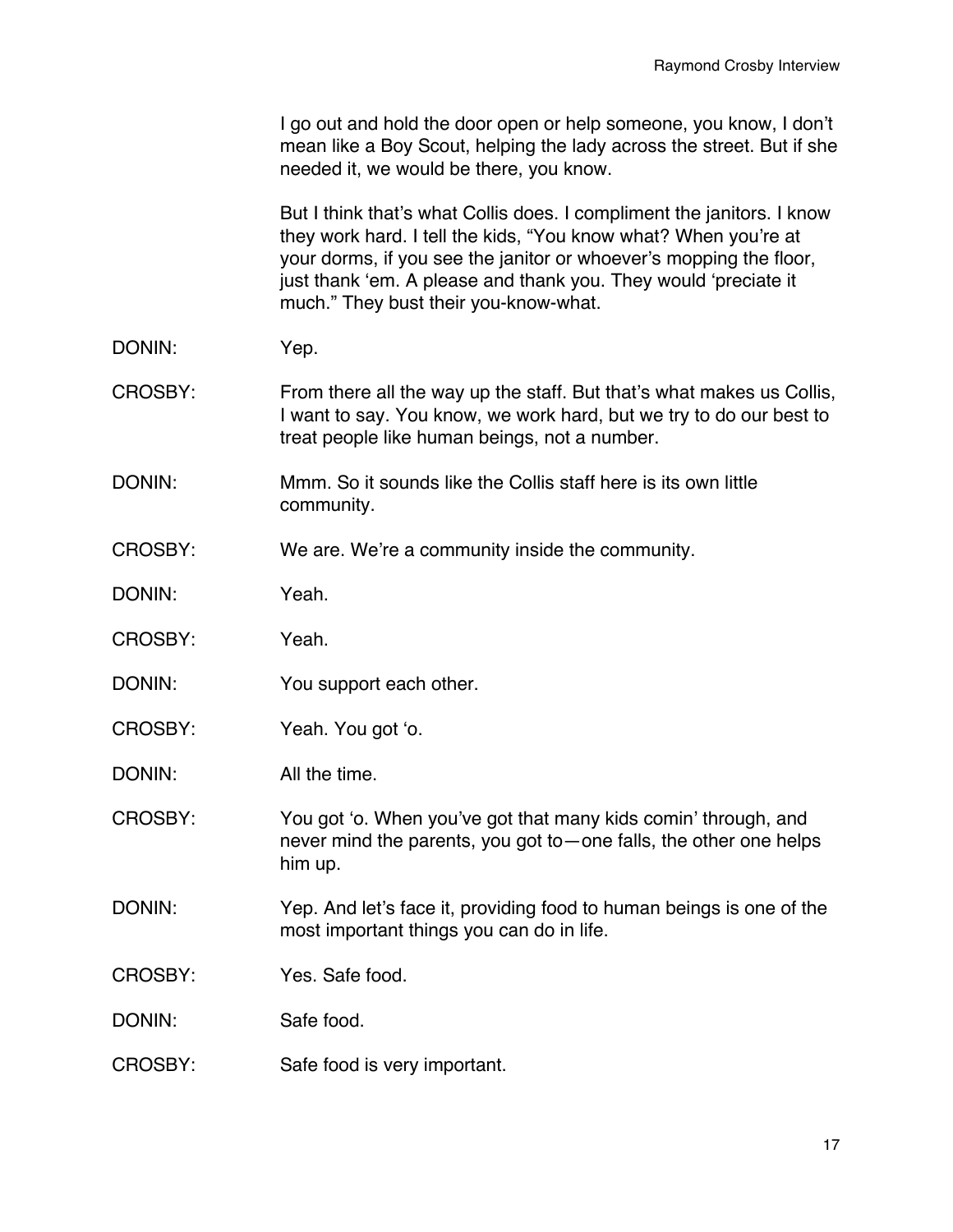| DONIN:         | Good food.                                                                                                                                                                                       |
|----------------|--------------------------------------------------------------------------------------------------------------------------------------------------------------------------------------------------|
| CROSBY:        | Yep.                                                                                                                                                                                             |
| DONIN:         | Yep.                                                                                                                                                                                             |
| CROSBY:        | Lot o' love, as we call it.                                                                                                                                                                      |
| DONIN:         | Yep.                                                                                                                                                                                             |
| CROSBY:        | Lot o' love. [Laughs.]                                                                                                                                                                           |
| DONIN:         | Lot of love.                                                                                                                                                                                     |
| CROSBY:        | Need a little love, come to Collis.                                                                                                                                                              |
| DONIN:         | Yeah. You're serving up food with love.                                                                                                                                                          |
| CROSBY:        | That's right. That's right.                                                                                                                                                                      |
| DONIN:         | So do you have any relatives - I mean you've loved it here for so<br>long, for 17 years.                                                                                                         |
| CROSBY:        | Yeah.                                                                                                                                                                                            |
| DONIN:         | Do you have any relatives who work here?                                                                                                                                                         |
| CROSBY:        | I got my uncle, I don't wanna say I got him a job, but I gave him a<br>good reference. He's my uncle, Uncle Farrell. He married my aurnt.<br>He's a custodian. He does the dorms now, I believe. |
| DONIN:         | Wow!                                                                                                                                                                                             |
| CROSBY:        | But he's a real good worker.                                                                                                                                                                     |
| DONIN:         | Mm-hmm.                                                                                                                                                                                          |
| <b>CROSBY:</b> | When I give a name or a reference, that person is representin' me.                                                                                                                               |
| DONIN:         | Absolutely.                                                                                                                                                                                      |
| CROSBY:        | Because if I know they're not going to work out, I'm sorry, the job's<br>not for you. I don't have the right to tell you that. But I won't give<br>'em my reference.                             |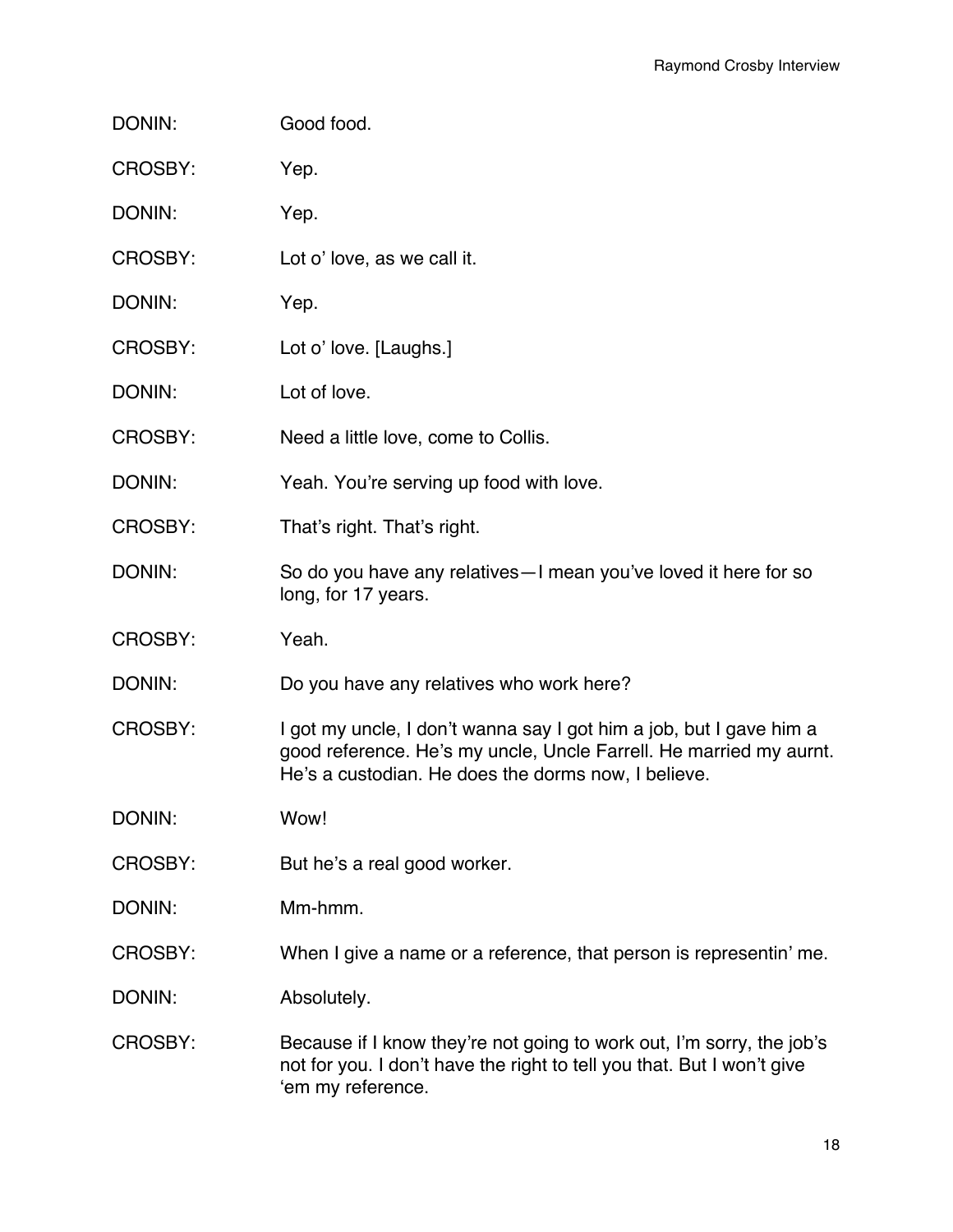- DONIN: Right, right. But that's a big piece of getting an interview here, I'm sure, is a good reference from somebody who's on the inside.
- CROSBY: Right. Well...I know, given the reference, that they might have taken the folder, the application, and put it on top or on the side or someplace where it got noticed before the other ones. I don't know what goes on behind closed doors. But I do know after I talked to a few people, he got a beautiful interview. And then once you get your interview, it's up to you, you know.
- DONIN: That's great.
- CROSBY: That's the way it is.
- DONIN: Yes, yes. So you recommended—not recommend meaning giving your recommendation—but you would tell people that this is a good place to work.
- CROSBY: I tell a lot of people, if you can get in, please get in. You know it has a lot of good—everyplace has its bad, but it has a lot of good points that outweigh the bad. So the insurance, the benefits, if you have that all in, you make pretty good…especially when you live outside o' town like I do.
- DONIN: For sure.
- CROSBY: You know 40 miles is a long drive…but it's nice. It's a nice 40 miles. I look forward to three-thirty in the morning, come to work. And then go home at two or two-thirty, whatever it is. When I leave, I've got a half hour to leave Dartmouth behind. And when I get home, it's family time, you know; it's my time.

DONIN: Yep.

- CROSBY: I don't bring work home. Like five minutes away [snaps], like Oh, my God! you know what happened? Blah blah blah. No. When I go home, it's family time.
- DONIN: It's gone. You've cleared your head.
- CROSBY: Cleared your head, right.
- DONIN: Yeah.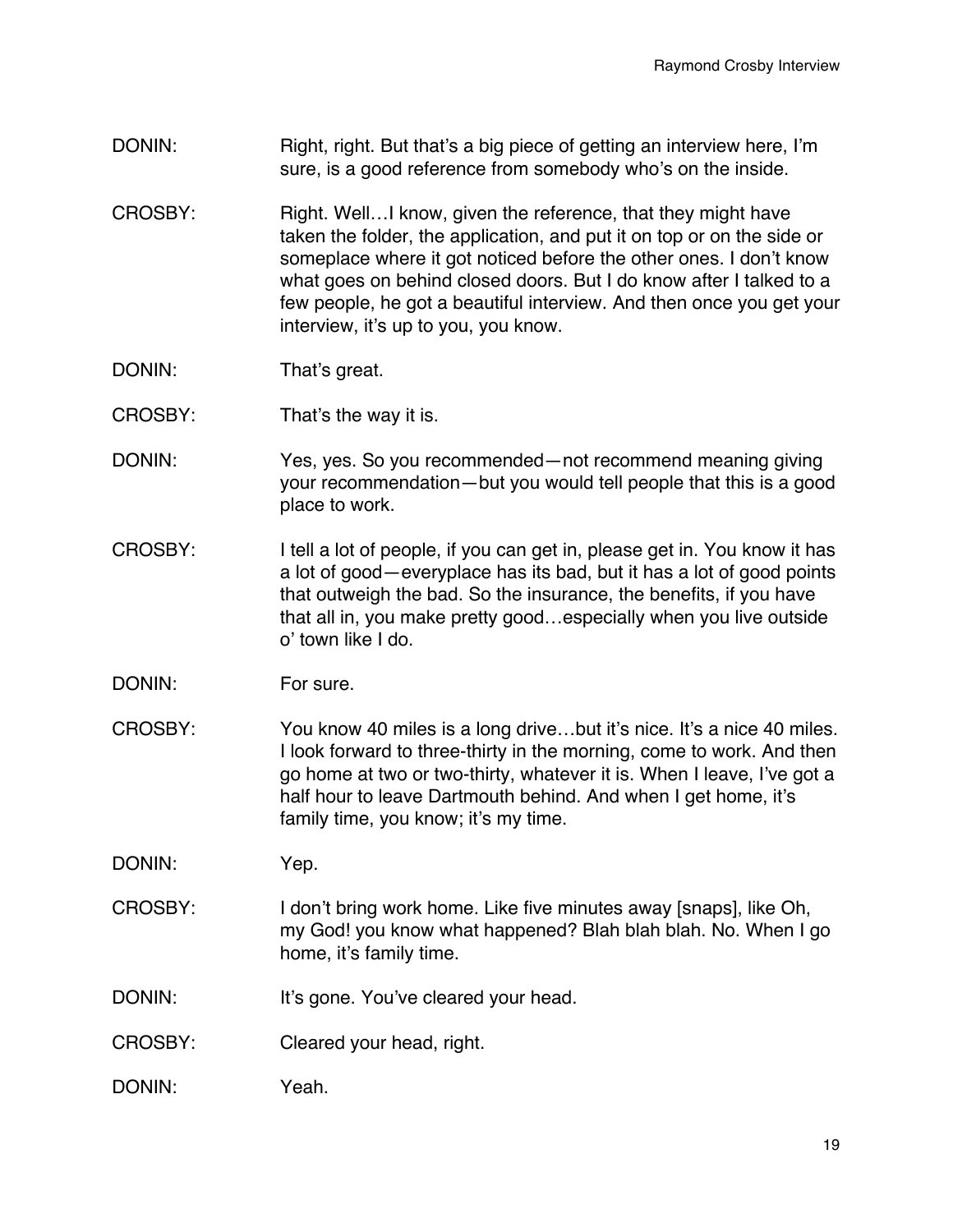- CROSBY: Do a lot of singing on the road. [Laughs]
- DONIN: Oh, yeah, yeah. Do you do anything here downstairs?
- CROSBY: Oh, no, no, no. I can. I do singin' in the kitchen just to get the girls going, you know. That's how we do things, Dylan an' I. We've got a good harmony going.
- DONIN: So how'd you get this fishing gig going with the students?
- CROSBY: Some kids would ask me what I'm doin' this weekend and I tell them "I'm goin' ice fishin'." "Oh, I would love to go ice fishin'." So I took some kids with me, not knowin'—this nine, ten years ago—not knowin' the legal aspect, you know. If they got hurt, it woulda been bad—I didn't know. I just said, "Oh, God, yeah. Come on. I'd love to take you."
- DONIN: Great.
- CROSBY: So I took him ice fishin', and his name was John. And believe it or not, he drilled holes—big guy; he was on the football team.
- DONIN: Oh, yeah.
- CROSBY: This was in 1996.
- DONIN: Drilled holes in the ice?
- CROSBY: In the ice to do the holes to fish in.
- DONIN: Oh, oh, oh.
- CROSBY: And I want to say about eight, nine years ago or ten years ago maybe, I happened to get on the webpage or whatever, and I found him.
- DONIN: Oh!
- CROSBY: And he was in North Carolina. No, actually he was in the South Pole. And he says, "OMG!" [Laughter] "You'll never guess what I'm doing down here at the South Pole." I said, "What are you doing?" He said, "I'm drilling in the ice. I'm drilling holes." I said, "Well, you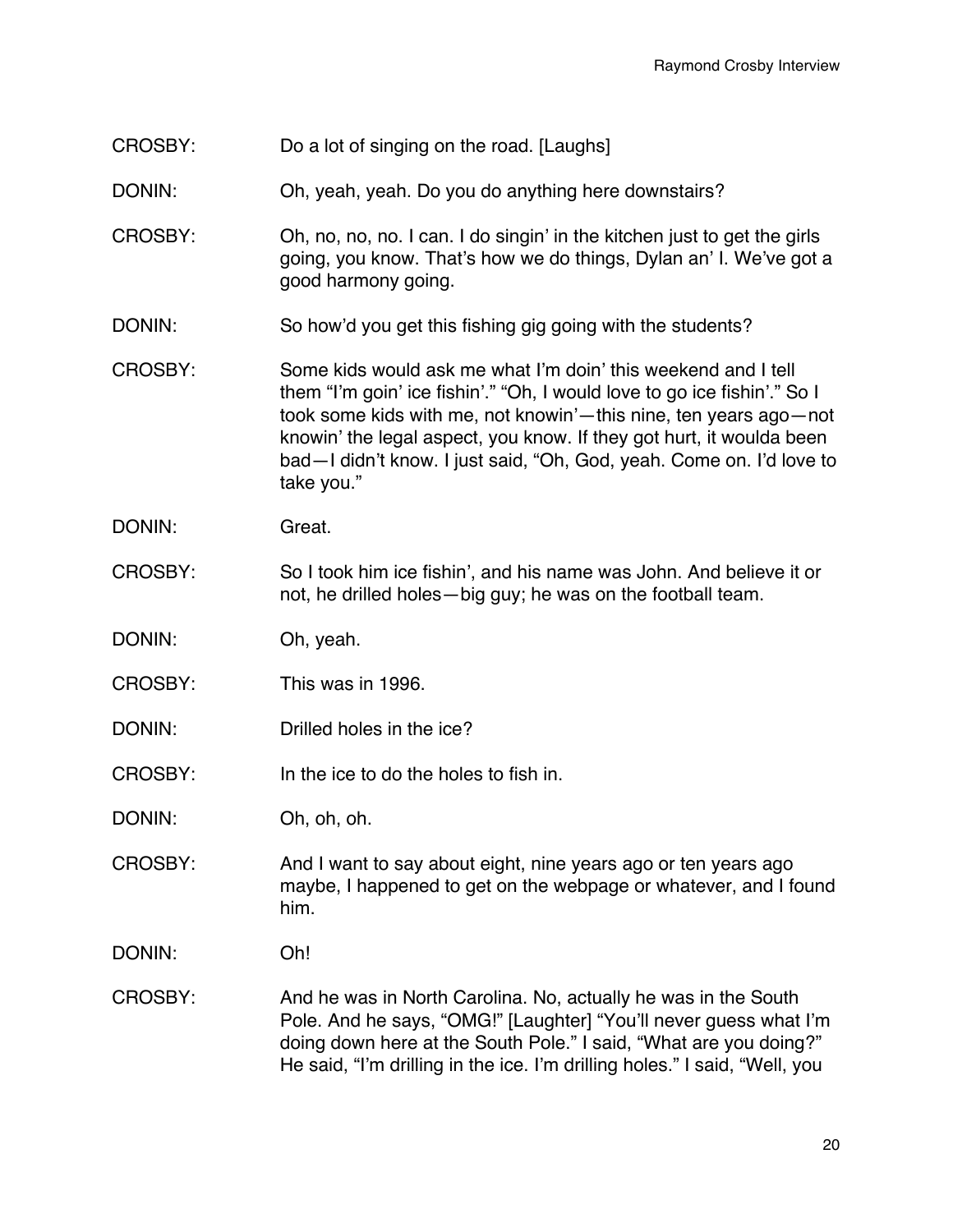are welcome." You know? [Laughter.] Who would ever thought that—

- DONIN: Oh, my goodness!
- CROSBY: —ten years later he's digging big holes in the ice.
- DONIN: Yeah, yeah. So are you still doing this, these trips?
- CROSBY: Oh, God, yes! Yeah. Every year we do—I teach two classes—take a weekend to fish. I do ice fishing, spring fishing, summer and fall.
- DONIN: Amazing!
- CROSBY: Yeah.
- DONIN: And are these phys. ed. classes?
- CROSBY: Yeah, PE class, and you get credit for it.
- DONIN: Fantastic! So you're a teacher at Dartmouth.
- CROSBY: Oh, yeah. Well, they call me, "Professor Ray." But, no…. No, that's okay. [Laughter.] No, but I'm certified with the Fish and Game. I had to go take a class and everything at Concord. I enjoy doing it. And they do a Let's Go Fishing Program.
- DONIN: Wonderful!
- CROSBY: And they're ecstatic knowin' that it's on the college level.
- DONIN: Yeah.
- CROSBY: I mean I've got kids from Hong Kong, from Africa, to, you know, who knows?
- DONIN: And they've never done this before.
- CROSBY: Never done it. Like the guy from Hong Kong had a bamboo pole.
- DONIN: Oh, yeah.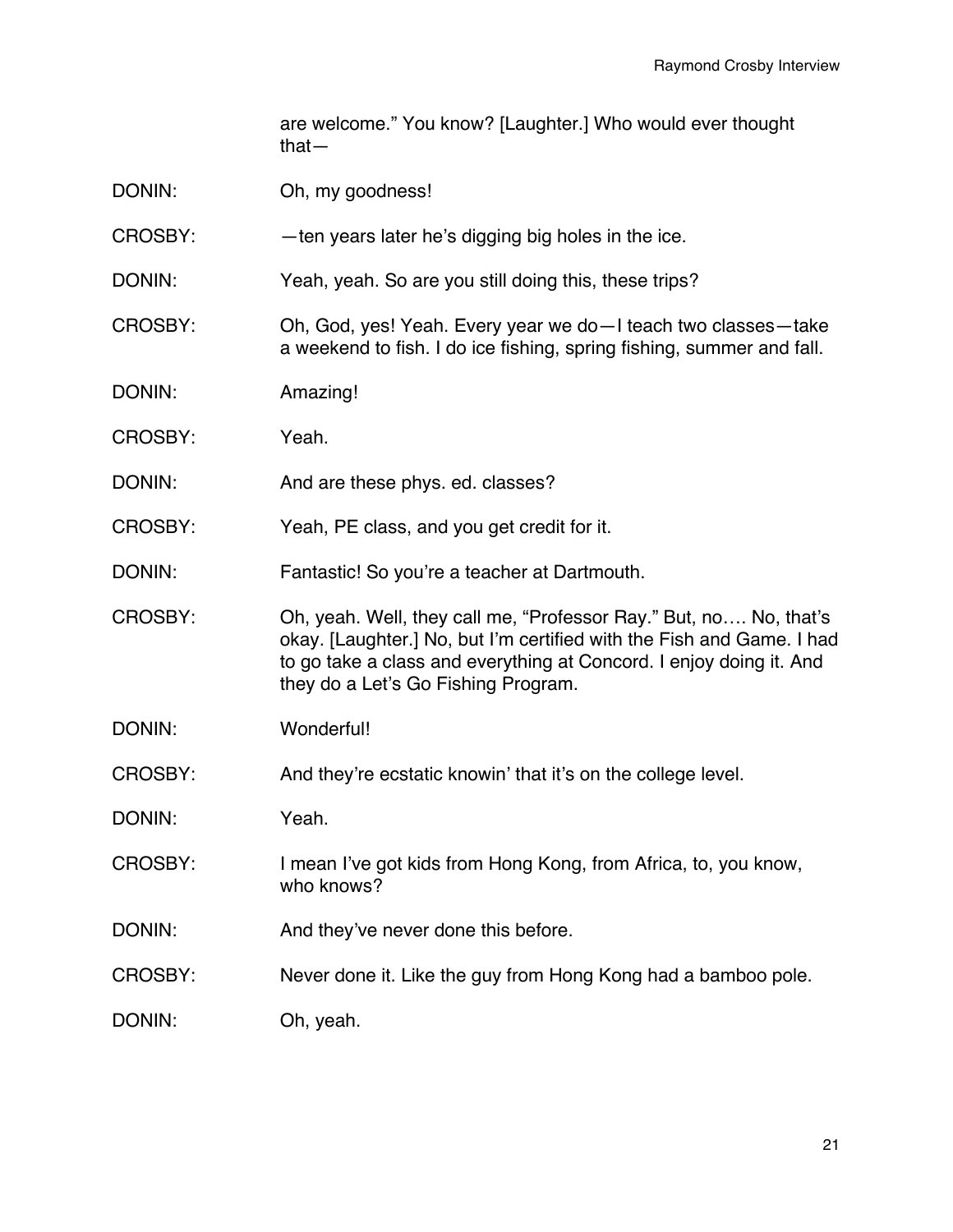- CROSBY: And didn't know what a regular fishing rod was. And I was more curious how he fished, and he was more curious how I fished. So we had a good time.
- DONIN: Oh, that's great!
- CROSBY: And they provide lunch, and I do a little barbecue on the ice or tailgatin', and I'd call it. But not the tailgatin' that everybody hears about. I'd get the burgers and dogs and cheddarwurst. And sometimes I'd have some venison. They'd never had venison before.
- DONIN: Oh, yeah.
- CROSBY: Onions and peppers. Oh, yeah, there's a little carnival thing going on.
- DONIN: That's great!
- CROSBY: I teach the kids how to cook.
- DONIN: Mostly guys or women, too?
- CROSBY: Both.
- DONIN: Great.
- CROSBY: Both. And then the people that get disappointed, that, "Oh, my God! Eight minutes both classes, all full. I never even got in. Blah blah blah." And, oh, yeah.
- DONIN: [Laughs.] So do you cook the fish after you've caught it?
- CROSBY: I have done that. I've showed them how to clean them.

DONIN: Right.

- CROSBY: Either fillet them or however. And clean 'em up. Fry them right there. They try it all. We did perch this winter. Sometimes in the spring we do trout. One kid caught one. Soon as he caught it, did it right there and put it right in the frying pan. You couldn't get any fresher than that. Less than 30 seconds.
- DONIN: Great experience...great experience.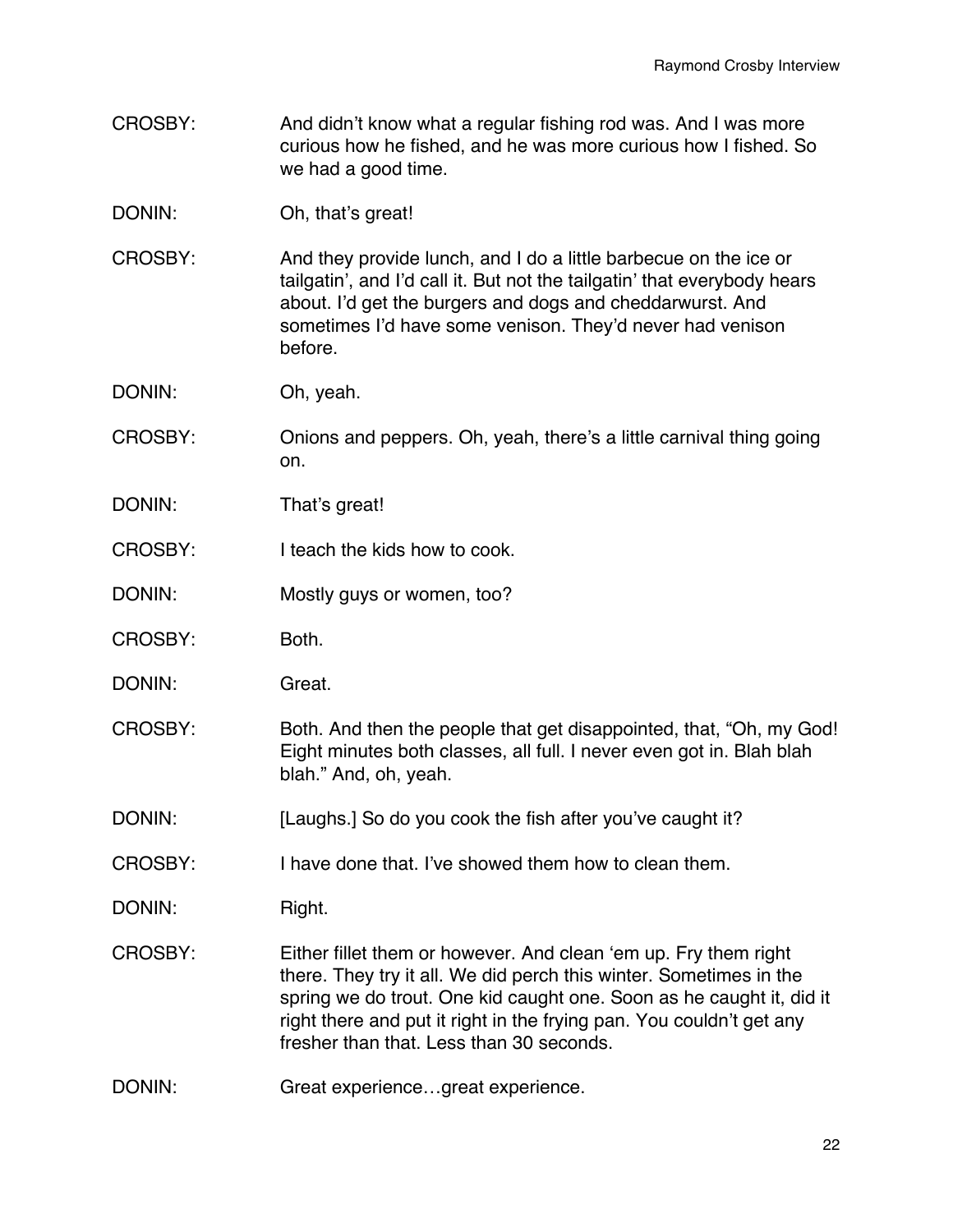CROSBY: Yep, it was a good time.

DONIN: Now, I've read about also some barbecues at Alpha Chi.

CROSBY: Yes.

- DONIN: What were they called?
- CROSBY: Pig Stick.
- DONIN: Pig Stick roast?
- CROSBY: Pig Stick roast. I'm very proud to say that I cook their food for them. There's a good bunch of guys that like to have fun, but to a certain level. Don't really go over the boundaries. I'm not over there all the time, so I'm just goin' by that one day that I'm there. But they're all down-to-earth kids. Yeah, they put on a heck of a spread. And it's free. And a lot of the parents come up for the Kentucky Derby next door.
- DONIN: Oh!
- CROSBY: And all the girls are all dressed up in beautiful gowns. And the guys dress up.
- DONIN: Oh, I see!

CROSBY: Yeah, they really play the part. They're just missin' the horses.

DONIN: Yeah, yeah.

CROSBY: Then we get the other frat houses that come in and join in. Yeah, they serve on a pretty good spread. It's a pig roast.

- DONIN: I should think you'd be—
- CROSBY: About a 300-pound pig.

DONIN: Oh!

CROSBY: Yeah. We stuff it with more pig. Bonus.

DONIN: Oh, you stuff it with pork. Oh.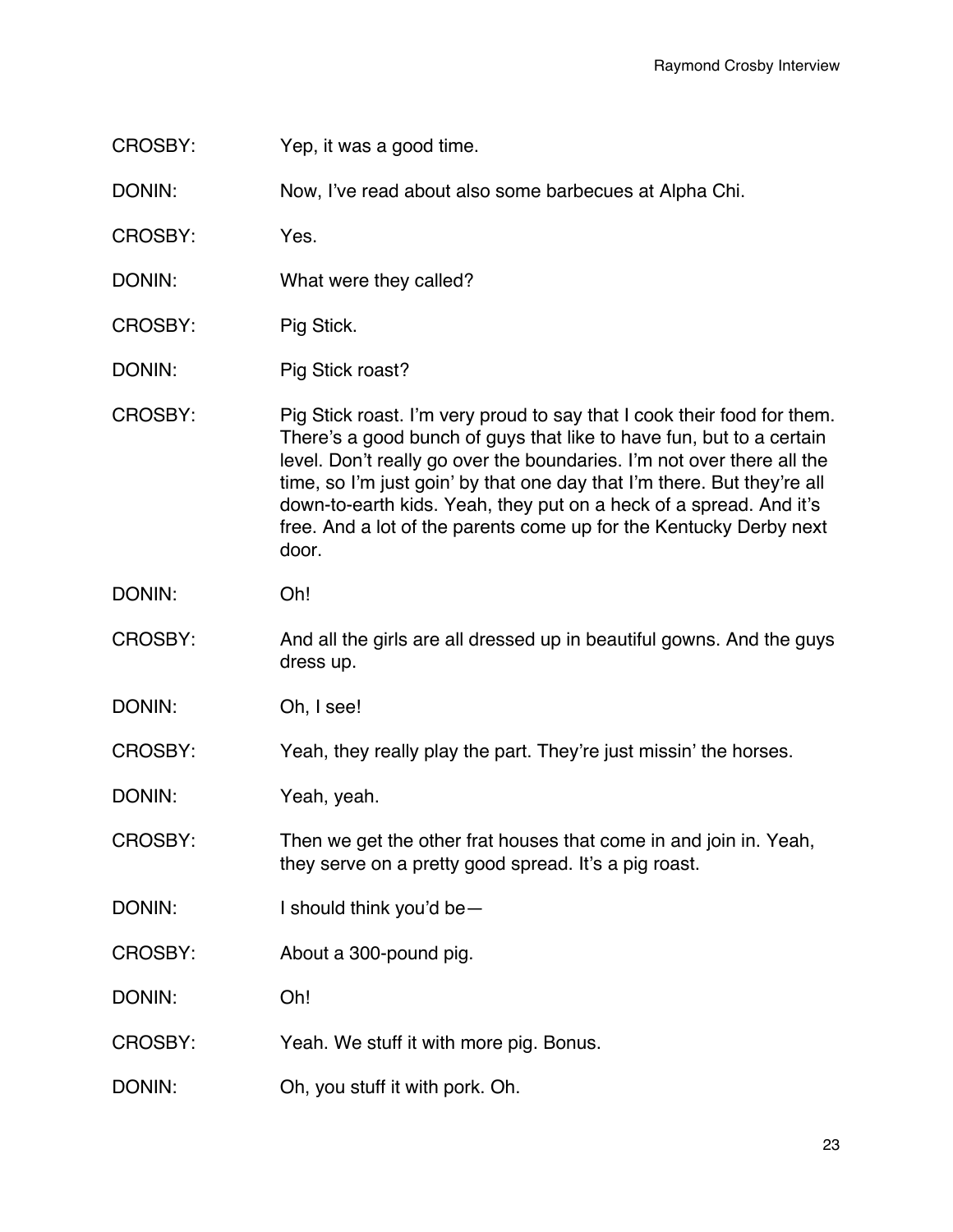- CROSBY: And then the burgers and dogs. Then we've got the Italian rope sausages, peppers and onions.
- DONIN: My goodness!
- CROSBY: Fried bread dough, hand-cut French fries.
- DONIN: Oh!
- CROSBY: Yes, it's a pretty good little spread. Chicken.
- DONIN: So what about if anybody's a vegetarian around here? What do you feed them?
- CROSBY: We have—Mike, my boss and I—came up with a Collis veggie burger.
- DONIN: Oh, good for you.
- CROSBY: It's a black bean burger.
- DONIN: Yep.
- CROSBY: It's handmade. It's baked in the oven. It's pretty good.
- DONIN: Yep.
- CROSBY: I try to keep it separate.
- DONIN: Oh, I see. Oh, yeah.
- CROSBY: I can't guarantee what's on my hands, you know what I mean? I try to change my gloves. But, no, they don't care.
- DONIN: Something for everybody.
- CROSBY: We had this fancy lady come up one time. She says—a very sophisticated lady—she says, "Is this stuff free?" I said, "Yes, ma'am." "Do you have any utensils?" And I was just waiting for her to ask me—Grey Poupon, you remember? [Laughter.] "Ma'am," I said, "no, we don't have 'tensils." But I said, "This is a pig pickin', they call it, and you have to use your hands." And she rolled her eyes, and she said, "Do we have any napkins?" And I says, "No,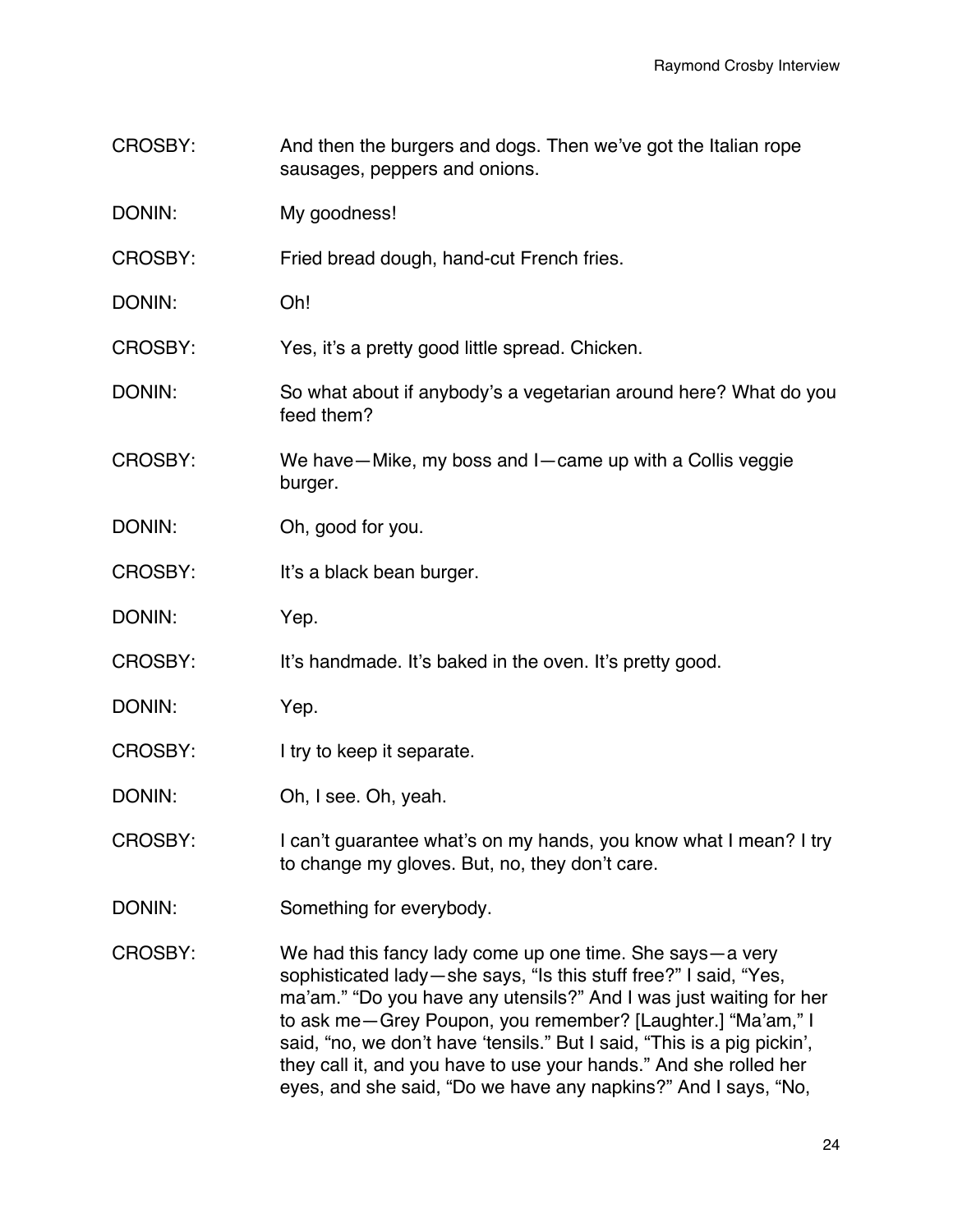ma'am." I said, "But if you look right down on that table, there's a whole roll o' paper towels. Go help yourself, kiddo." I said, "But, you know, if you want to hang out here, you gotta have a little barbecue sauce on your shirt." I said, "Just hang out." And her husband come by, and he thanked me up and down. [Laughter] And she came back, and she did have a little barbecue sauce on her.

- DONIN: She got into it.
- CROSBY: She got right into it, yep.
- DONIN: Great!
- CROSBY: She did, yep.
- DONIN: You've got to do it the New Hampshire way when you're up here.
- CROSBY: Aye, yup. You've got to do that.
- DONIN: DON't you think there's something.... One of the things that makes Dartmouth special is its location.
- CROSBY: Oh, yeah.
- DONIN: Don't you think?
- CROSBY: Yeah, you get these city folks, and they come up here, and it's like "where's the sirens?" or whatever. I say, "Oh, we turn them on every now and then just to make you feel like you're home. But, you know, not too much." If something happens, boy…. It doesn't happen very often, but when it does, the whole community's like, Alright, how can we help? Everybody stops, pays attention.
- DONIN: For sure. And some of the kids probably have an adjustment to make when they come here if they're from the city.
- CROSBY: Oh, yes, yes. Very much so. They do.
- DONIN: Weather, if they've never been in winter.
- CROSBY: I had one kid who worked with us, and I said, "Why'd you come to Dartmouth?" He was over at the Hop. And he said, "To be honest with you, I coulda gone out West, UCLA." All these big fancy schools. I said, "Why'd you pick Dartmouth?" He said, "I never saw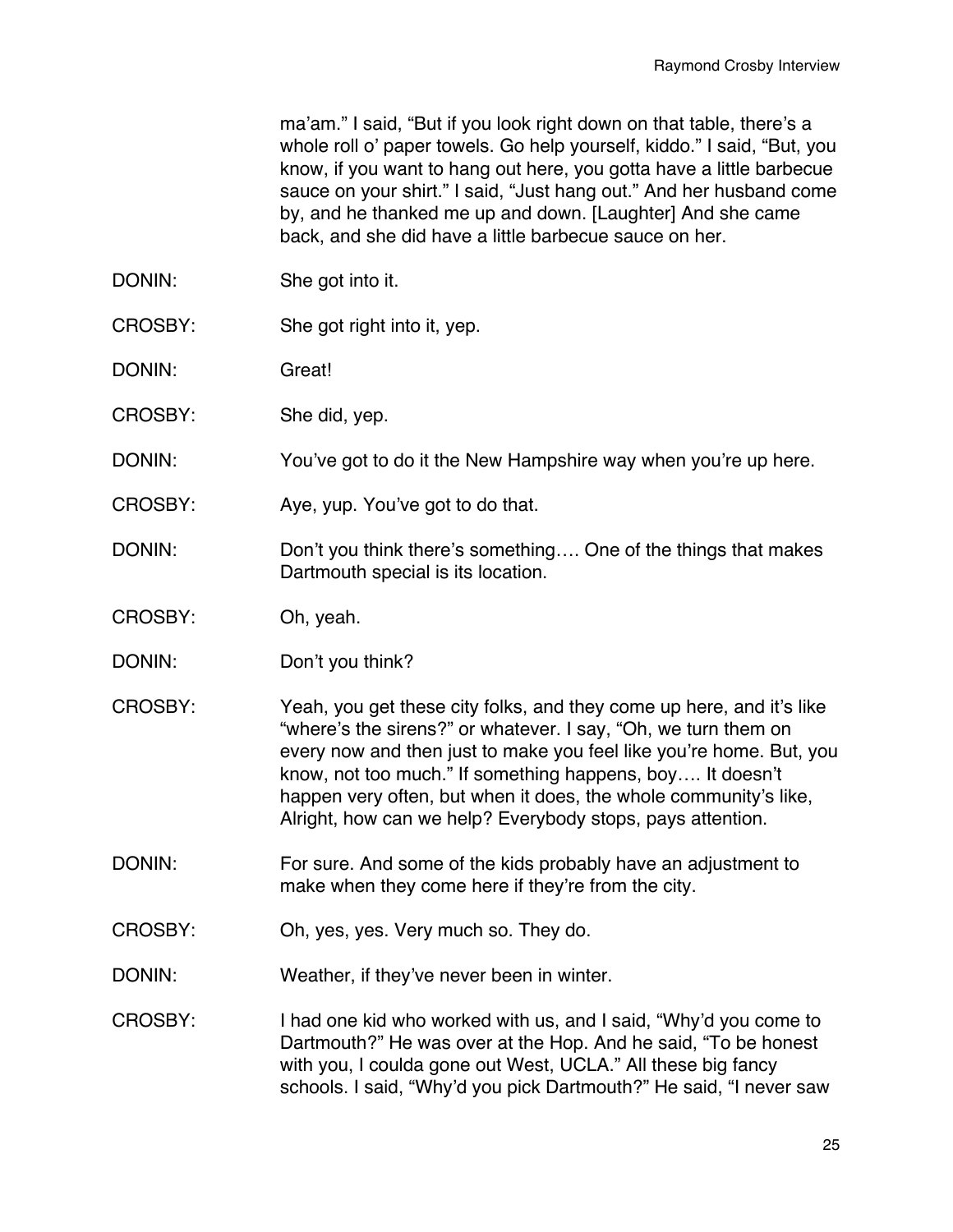snow before." I said, "Son, you spent that kind of money just to come up here to see snow?" I said, "I woulda sent you some down just for five bucks." [Laughter.] I said, "That's no problem." And I said, "But, you know, when you have the first snowstorm, you've gotta get on the Green and do your snow angels." He didn't know how to do those. And he came back…. That weekend it snowed, and they had the snowball fights and all. He came back, and he thanked me up and down. He couldn't believe it. He had a ball. I wish I was there with him.

- DONIN: Yeah, yeah. So how much do you think the presidents, whoever the president is, how much impact do you think that makes on how much of a community this place feels like? Do you think they have much impact on that?
- CROSBY: I'm not gonna mention too many names.
- DONIN: No, without naming names.
- CROSBY: But if you take President Wright and the other president that took over, the attitudes in the places…. Of course we've had a lot of cuts and stuff, but that's when I felt like a number, I'm sorry to say.
- DONIN: Uh-huh. And how about the previous presidents here before Mr. Wright?
- CROSBY: I felt good. I felt honored, you know. Felt really honored when President Wright was here. But the new president, they treat you just like a number. And I'm not a number but a human being. Gonna do real well.

DONIN: He'll do fine.

- CROSBY: He'll do fine. No problem. He'll have my back up. You know if he needs backup, Bubba's here for him. You know what I'm saying?
- DONIN: Yeah.
- CROSBY: But if you treat people like numbers, it's not gonna be good.
- DONIN: Right, right.
- CROSBY: Lot of hardship, lot of negativity.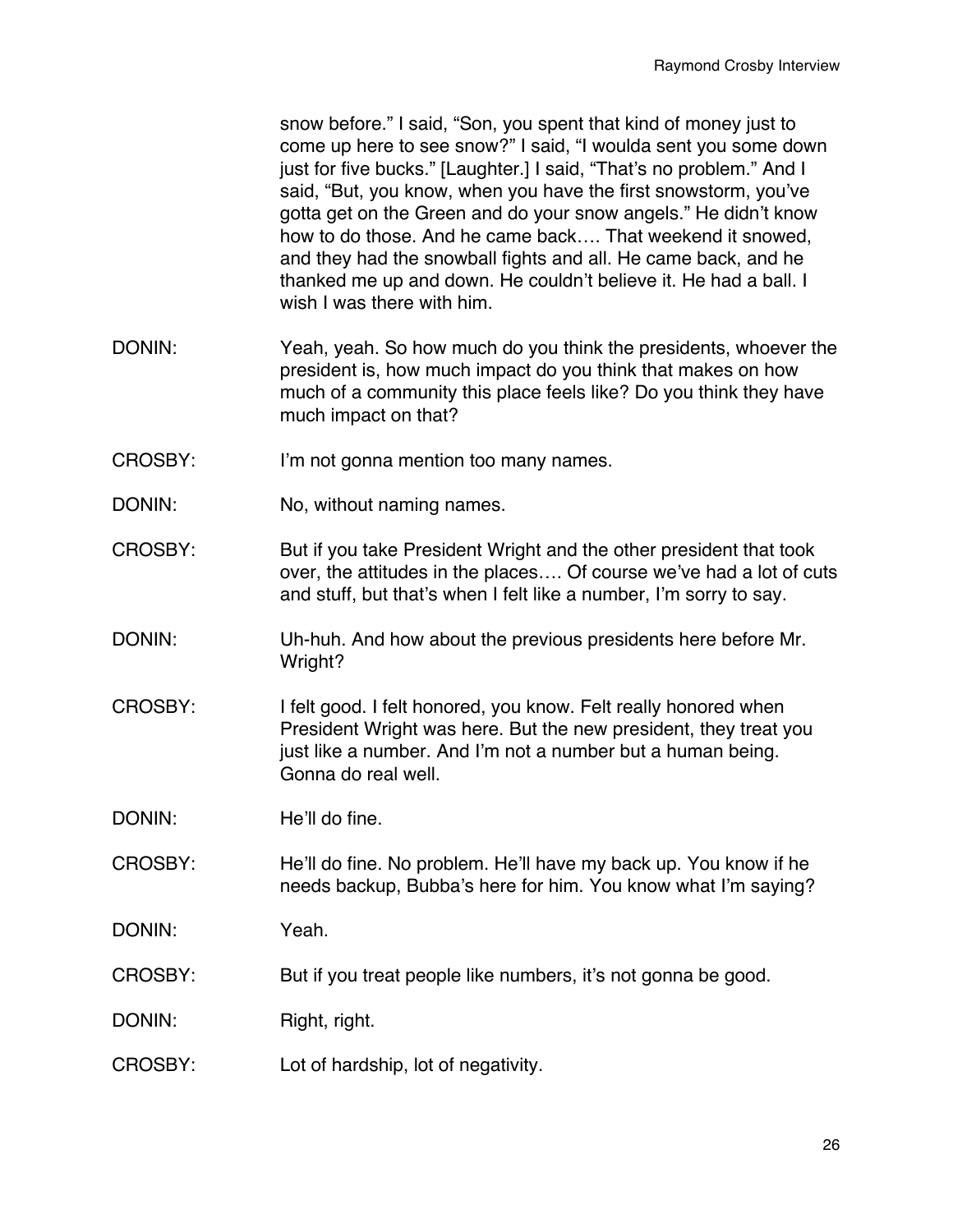- DONIN: Yep.
- CROSBY: You felt in the air at least.

DONIN: They can really have an impact that way.

- CROSBY: Yes, yes, they can. Yeah. And it was, for a couple of years there, pretty touch and go, as we say.
- DONIN: Yep, touch and go. Touch and go.
- CROSBY: But I feel better now.
- DONIN: Yes. It's gonna be better, I think.
- CROSBY: Oh, yeah. I thought we—I don't wanna say hit bottom, but we got knocked down, and we're getting back up. Brushin' ourselves off.
- DONIN: Well, and the cuts were pretty scary, the job cuts.
- CROSBY: The various cuts, yes. And I felt terrible for everybody, you know. But you have to do what you have to do, I guess.
- DONIN: Right, right.
- CROSBY: It's hard no matter how you look at it.
- DONIN: Right, it's true...it's true. So do you think the Dartmouth community changed much from the time when you first started here to now? Overall.
- CROSBY: Overall? I don't wanna say changed much. Maybe buildings. New technology. But overall, the attitudes are good. There again, if you enjoy that you do, it's all goin' be the same.
- DONIN: Mm-hmm. Don't have to fix it.
- CROSBY: Don't mess with it.
- DONIN: Don't mess with it, you know.
- CROSBY: Yeah. I think overall, it's pretty good, at least from my aspect, you know, lookin' at the kids and when the kids come back and the feedback. You know, the spirit. I've seen up and high and low as far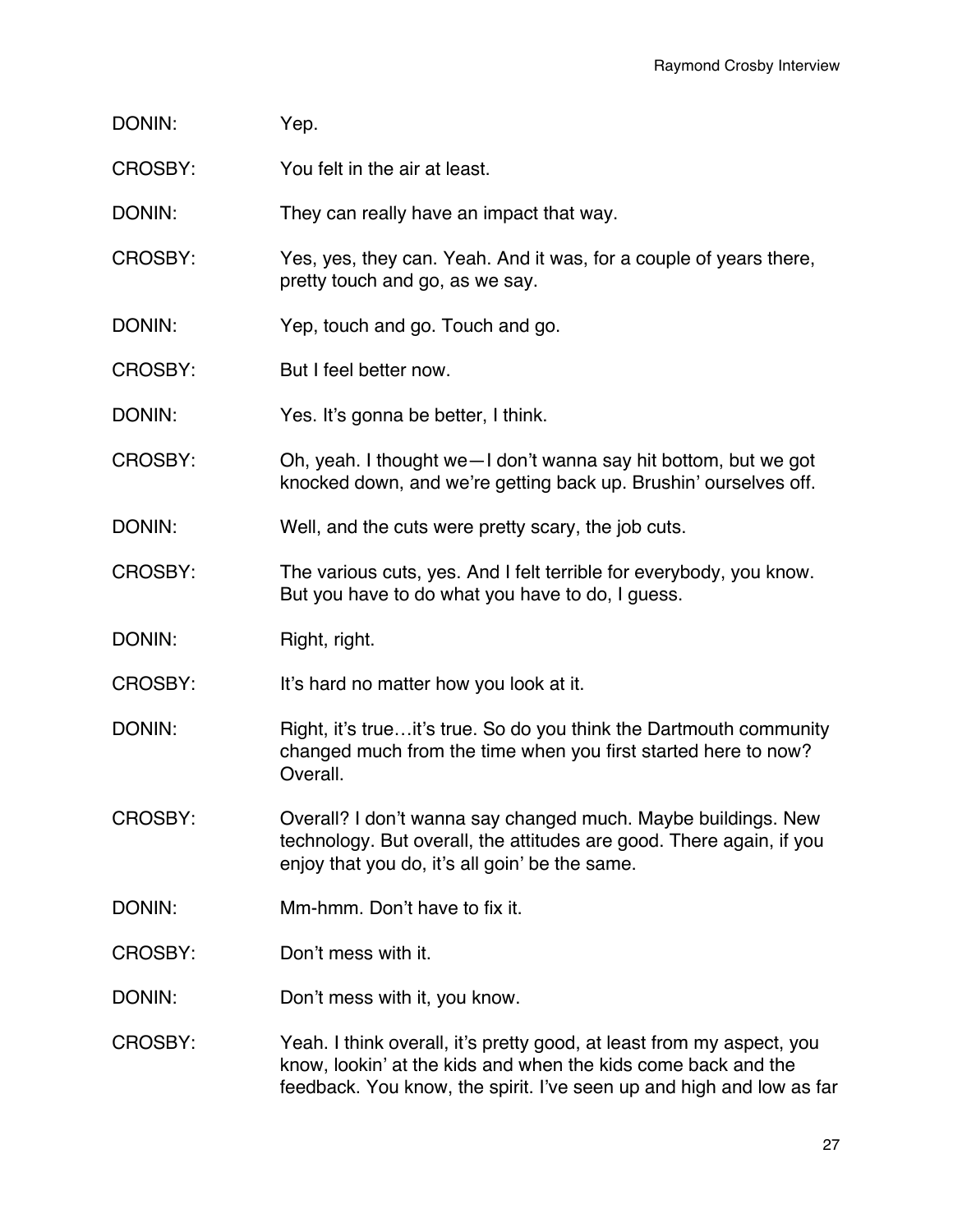as school spirits, you know, that kinda thing. When I first started, '96 or so, the football team was undefeated that year. And I was cookin'. And the spirit then was like, Oh, my goodness! And when the band comes marching through the hall 'cause they won, I'm like, What the heck did I do? You know. Did I do something wrong? And then after I figured out what was going on, it was really cool.

- DONIN: Yep.
- CROSBY: You know you have your bad years, but you have good years, too.
- DONIN: Yeah, yeah. So I know your focus is on the students here. But how about the faculty and staff. Do you feel that they're part of your community here?
- CROSBY: Oh, God, here, yes.
- DONIN: Do they come in as customers a lot?
- CROSBY: Every mornin'. Oh, yeah, yeah.
- DONIN: Yes? I know we talked about members of the community, the non-Dartmouth community coming in.
- CROSBY: Yeah. Those people come in.
- DONIN: Faculty and staff?
- CROSBY: Faculty and staff. They're welcome. We don't show no favoritism, you know. We pick on them just as well as the next person. [Laughter.] When you pick on President Wright, you can pick on anybody. [Laughter.] I remember I was fillin' the salad bar, and this gentleman, one of the professors, come in. Hadn't seen him for a while. He said, "How're you doing, Ray?" And I said, "Doin' well." But I said, "I was in timeout there not too long ago." He said, "What'd you do?" I said, "Well, be honest with you," I said, "President Wright and I, we were playing Pong on the Green." I said, "and S&S came and got me in trouble." Next I heard this lady's voice, and she's laughing. And I'd never met Mrs. Wright before.

DONIN: Oh!